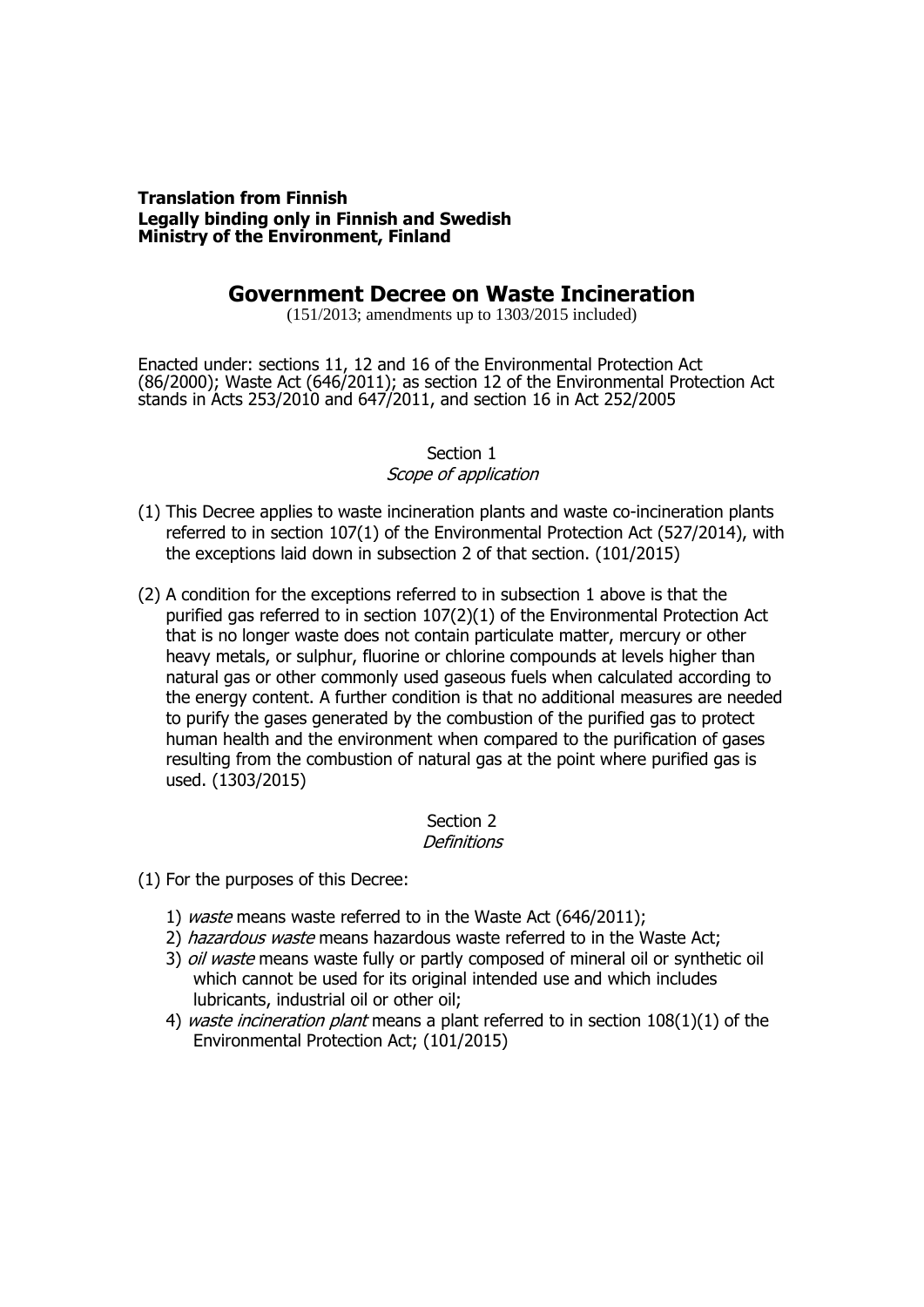- 5) waste co-incineration plant means a plant referred to in section 108(1)(2) of the Environmental Protection Act; (101/2015)
- 6) existing waste incineration plant means a waste incineration plant that meets the following conditions:
	- a) the environmental permit for the operations was granted before 28 December 2002 and the operations were started by 28 December 2003;
	- b) public notice of the environmental permit for the operations was given before 28 December 2002 and the operations were started by 28 December 2004;
- 7) new waste incineration plant means a waste incineration plant other than those referred to in paragraph 6;
- 8) existing waste co-incineration plant means a waste co-incineration plant that meets the following conditions:
	- a) the environmental permit for the operations was granted before 28 December 2002 and the operations were started by 28 December 2003;
	- b) public notice of the environmental permit for the operations was given before 28 December 2002 and the operations were started by 28 December 2004;
	- c) the environmental permit for the operations was granted and the operations were started before 28 December 2002 and the incineration of waste was started by 28 December 2004;
- 9) nominal capacity means the sum of the incineration capacities of the furnaces of which a waste incineration plant or a waste co-incineration plant is composed, as specified by the constructor and confirmed by the operator, taking into account especially the calorific value of the waste, expressed as the quantity of waste incinerated per hour;
- 10) emission means the direct or indirect release of substances, vibration, heat or noise from individual or diffuse sources in the installation into air, water or soil;
- 11) *emission limit value* means the mass, expressed in terms of certain specific parameters, concentration or level of emissions, which may not be exceeded during one or more periods of time;
- 12) *dioxins and furans* mean the polychlorinated dibenzo-p-dioxins and dibenzofurans listed in Annex 1 of this Decree;
- 13) residue means solid or liquid waste generated by processes in the waste incineration plant or waste co-incineration plant;
- 14) *biomass* means a substance fully or partially consisting of vegetable matter from agriculture or forestry that can be used for the purpose of recovering its energy content, and the waste types referred to in section 107(2)(2)(a) to (e) of the Environmental Protection Act. (101/2015)
- (2) Waste incineration plants and waste co-incineration plants include incineration lines, waste reception, storage, on-site pretreatment facilities, waste-, fuel- and air-supply systems, boilers, facilities for the treatment of waste gases, on-site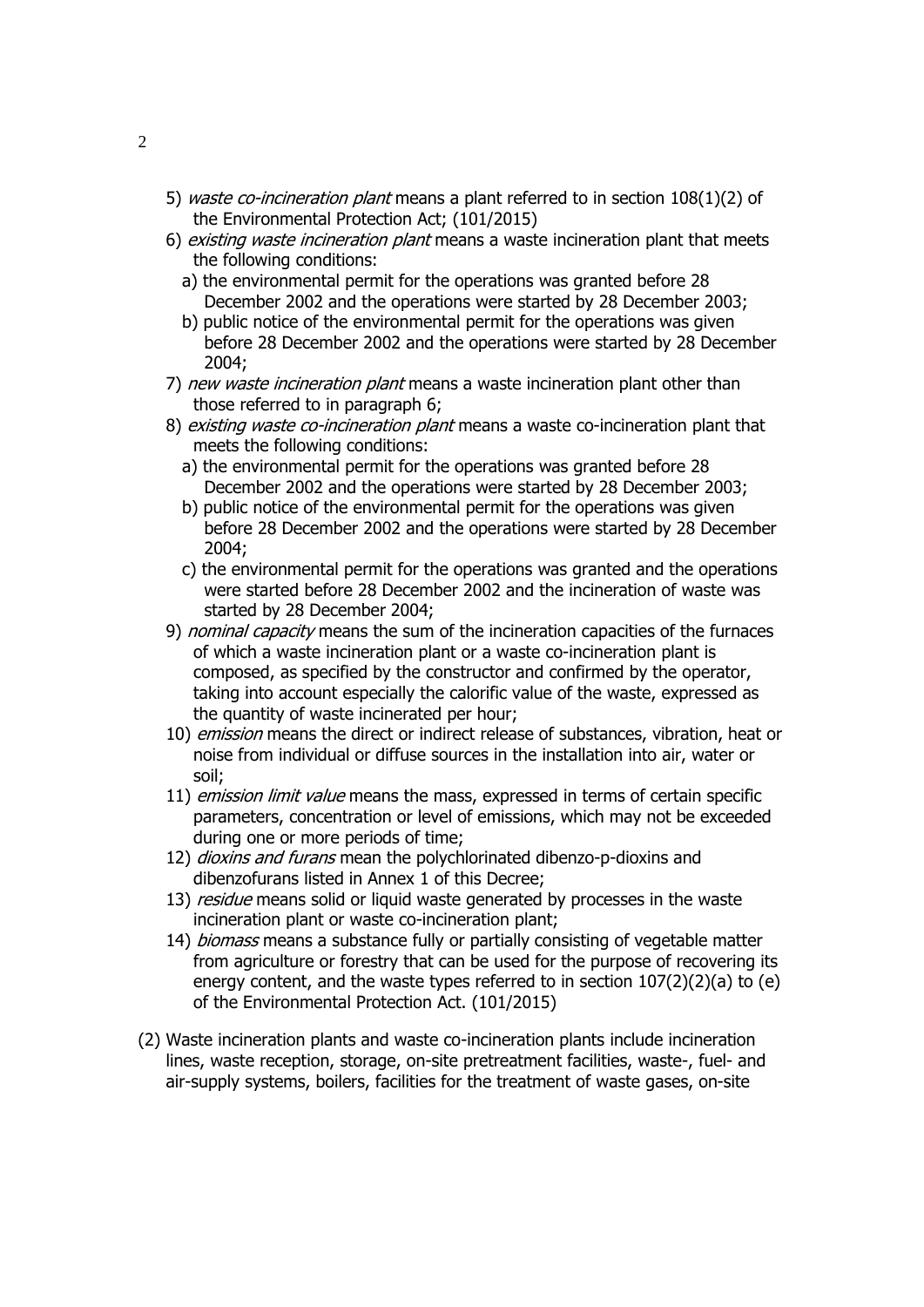facilities for treatment or storage of residues and waste water, stacks, and devices and systems for controlling incineration or co-incineration operations, and for recording and monitoring incineration or co-incineration conditions. (101/2015)

#### Section 3 Limitation concerning the incineration of oil waste

Oil waste may not be incinerated in a waste incineration plant or waste coincineration plant with a maximum thermal input of five megawatts (5 MW).

### Section 4 General requirements for the organisation of operations

- (1) The provisions laid down in the Environmental Protection Act, the Waste Act and this Decree, and in the regulations of the environmental permit shall be complied with in waste incineration. (101/2015)
- (2) The operator of the waste incineration plant or waste co-incineration plant shall take all necessary precautions concerning the delivery and reception of waste so as to prevent or to limit as far as practicable the pollution of air, soil, surface water and groundwater, as well as other negative effects on the environment such as odours and noise, and direct risks to human health. Infectious clinical waste shall not be mixed with other categories of waste before incineration, and it shall not be treated at the plant in other ways before being placed in the furnace.
- (3) A waste incineration plant and a waste co-incineration plant, including associated waste storage facilities, shall be designed and operated in such a way so as to prevent unauthorised and accidental releases into soil, surface water and groundwater. The plant site shall have a pond or a container with sufficient storage capacity to contain contaminated rainwater run-off or contaminated water arising from spillage or fire-fighting operations. Contaminated water shall be stored in such a way to enable, where necessary, the testing and treatment of the water.

## Section 4a (101/2015)

### Substantial change to the operations of a waste incineration plant or a waste coincineration plant

If the operations of a waste incineration plant or a waste co-incineration plant change so that hazardous waste is incinerated in the plant in addition to or instead of other waste, the change is always considered a substantial change to the operations that require an environmental permit.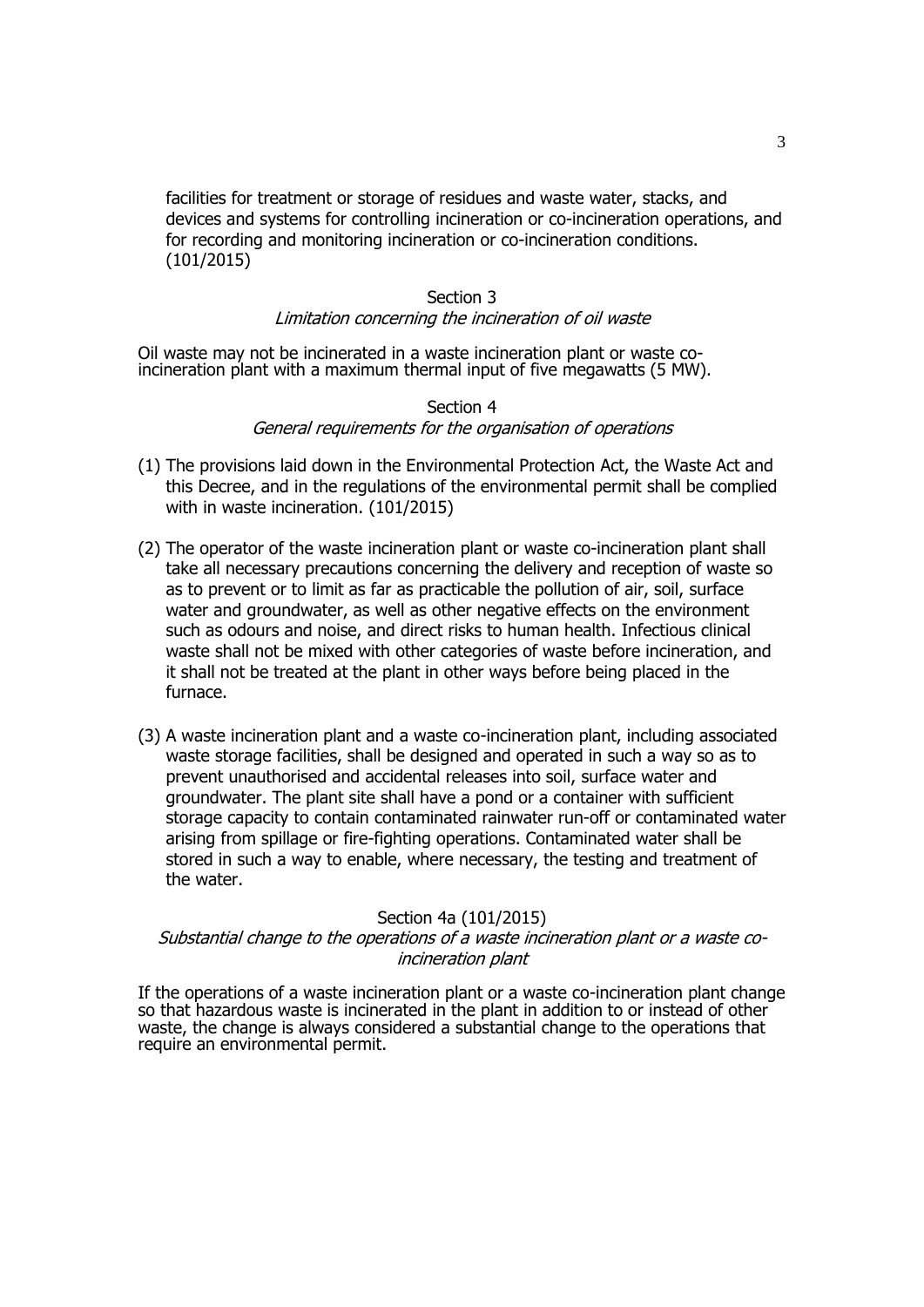## Section 5 Person in charge of the plant

Provisions on the person in charge of a waste incineration plant and waste coincineration plant are laid down in section 141 of the Waste Act. The supervisory authority shall be informed of who the person in charge is.

### Section 6 Information on waste

- (1) The operator of a waste incineration plant and a waste co-incineration plant shall ensure that the information concerning the waste received at the plant is recorded in accordance with section 22 of the Government Decree on Waste (179/2012) and that the waste is weighed by waste consignment. Where possible, the weight of the waste shall be specified using the waste classification in accordance with the list of waste referred to in section 4 of the Decree.
- (2) The following information shall also be provided on hazardous waste:
	- 1) information on the physical properties and, where possible, chemical composition of the waste, as well as other information on the suitability of the waste for the intended incineration process;
	- 2) information on the hazardous properties of the waste, incompatible materials and other precautions to be taken during waste treatment.
- (3) The provisions laid down in subsections 1 and 2 need not be complied with if the waste is generated by the operator's own activities and if the waste is incinerated in a waste incineration plant or a waste co-incineration plant located at the place of origin of the waste, and if there is an environmental permit for the operations that ensures compliance with this Decree in other respects.

### Section 7 Reception requirements for hazardous waste

- (1) The reception of hazardous waste at a waste incineration plant or waste coincineration plant requires that:
	- 1) the shipping document referred to in section 121 of the Waste Act and, where necessary, the documents specified in the provisions laid down in Regulation (EC) No 1013/2006 of the European Parliament and of the Council on shipments of waste are inspected;
	- 2) where possible, the representative samples necessary for the verification of the information and quality assurance of the waste to be incinerated, referred to in section 6, are taken before unloading, and that these samples are stored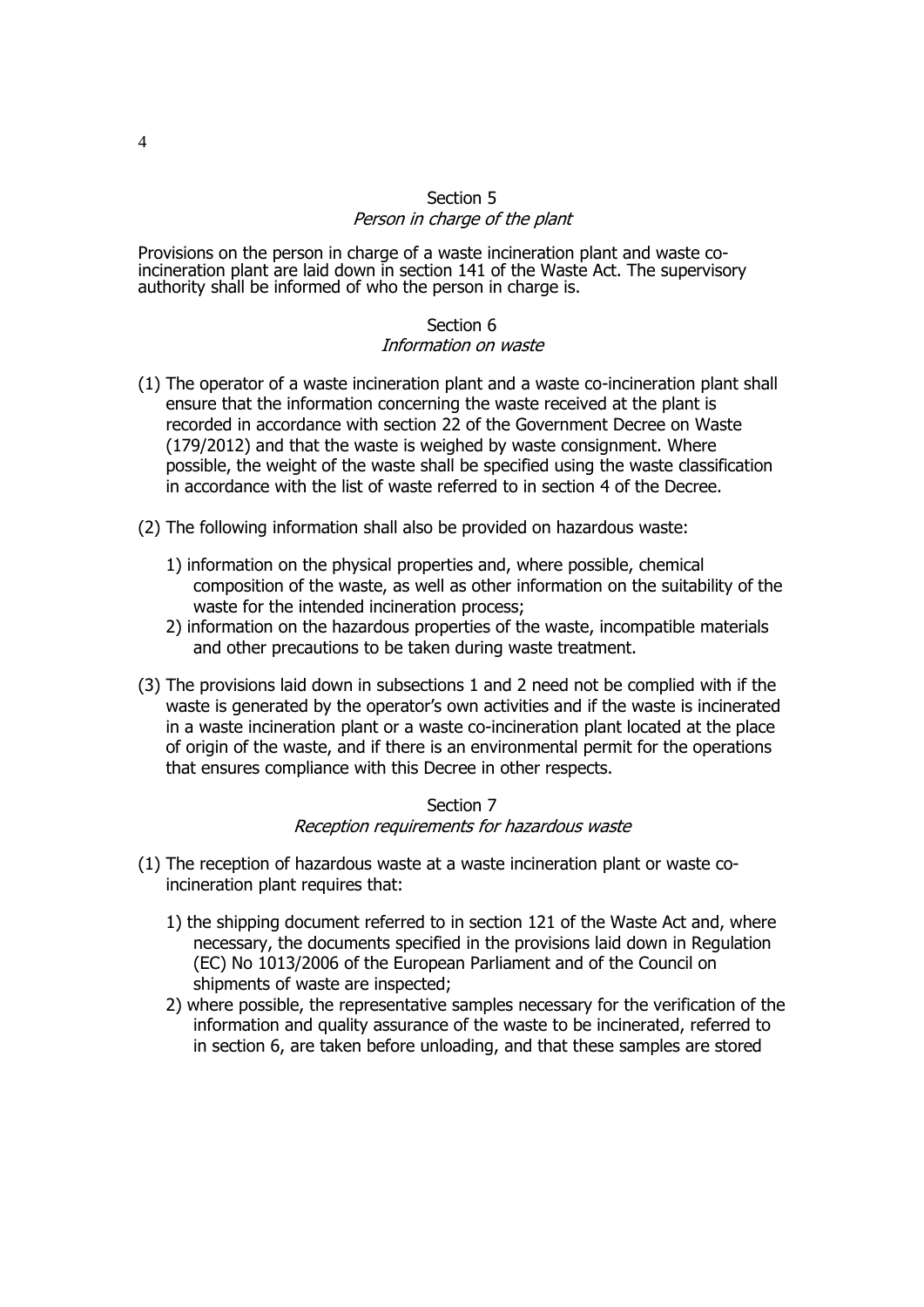for a minimum period of one month after the incineration of the waste consignment.

(2) The provisions laid down in subsection 1 need not be complied with if the waste is generated by the operator's own activities and if the waste is incinerated in a waste incineration plant or a waste co-incineration plant located at the place of origin of the waste, and if there is an environmental permit for the operations that ensures compliance with this Decree in other respects.

#### Section 8 Recovery of energy

# The heat generated by the incineration process in a waste incineration plant or a waste co-incineration plant shall be recovered as efficiently as practicable.

## Section 9 Conditions for incineration

- (1) Incineration of waste in a waste incineration plant shall be as complete as possible, so that the total organic carbon content of slag and bottom ashes is less than three per cent or their loss on ignition is less than five per cent of the dry weight of the material. Where necessary, waste shall be pretreated before incineration to ensure this.
- (2) A waste incineration plant and a waste co-incineration plant shall be designed, built, equipped and operated so that the temperature of combustion gases is raised in a controlled and homogeneous fashion, even under the most unfavourable conditions, to a temperature of at least 850 °C for at least two seconds, measured near the inner wall of the combustion chamber or at another representative point of the combustion chamber, as specified in the environmental permit. The temperature referred to above shall be achieved at the waste incineration plant after the last injection of combustion air.
- (3) If hazardous waste with a content of more than one per cent of halogenated organic substances, expressed as chlorine, is incinerated at a waste incineration plant or a waste co-incineration plant, the temperature shall be raised to at least 1,100 °C for at least two seconds.

## Section 10 Burners and their use

(1) Each combustion chamber of a waste incineration plant shall be equipped with at least one auxiliary burner. The auxiliary burner shall be automatically activated when the temperature of the combustion gas after the last injection of combustion air falls below 850 °C or, when burning hazardous waste with a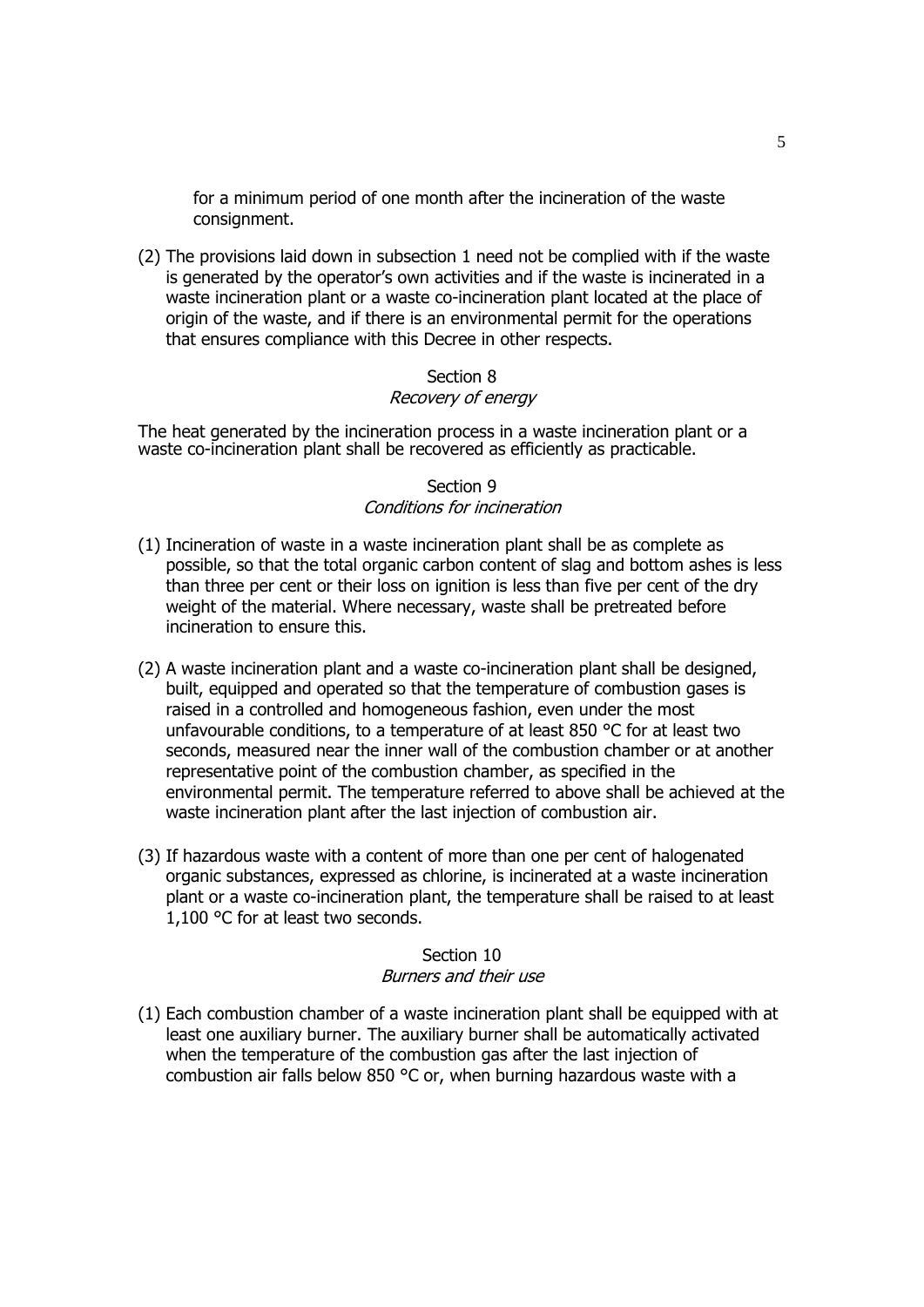content of more than one per cent of halogenated organic substances, expressed as chlorine, falls under  $1,100$  °C, or when the temperature falls below the temperature specified under section 12. The auxiliary burner shall also be used during the start-up and shut-down operations in order to ensure that these temperatures are maintained and for as long as unburned waste is in the combustion chamber.

(2) The auxiliary burner shall not be fed with fuels which can cause higher emissions than those resulting from the burning of fuels referred to in the Government Decree on the Sulphur Content of Heavy Fuel Oil, Light Fuel Oil and Marine Gas Oil (689/2006), or of liquefied or natural gas.

Decree 689/2006 has been repealed by Decree 413/2014, which entered into force on 18 June 2014.

# Section 11

#### Feeding waste into the combustion chamber

A waste incineration plant or a waste co-incineration plant shall have in operation an automatic system to prevent the feeding of waste:

- 1) at start-up, until the temperature of the combustion gas has reached 850 °C, or 1,100 °C when burning hazardous waste with a content of more than one per cent of halogenated organic substances, expressed as chlorine, or until the temperature specified under section 12 has been achieved;
- 2) during incineration, when the temperature falls below 850 °C, or below 1,100 °C when burning hazardous waste with a content of more than one per cent of halogenated organic substances, expressed as chlorine, or when the temperature falls below the temperature specified under section 12;
- 3) during incineration, whenever continuous measurements show that any emission limit value is exceeded due to disturbances or failures of the purification devices for waste gas.

#### Section 12

#### Determining the conditions for incineration in the environmental permit

(1) If a waste incineration plant only burns waste belonging to certain waste categories or uses certain thermal treatment processes and if compliance with the provisions laid down in this Decree can be verified by other means, the requirements for temperature or residence time laid down in sections 9 to 11 can be deviated from in the environmental permit, provided that the resulting quantity of residue or organic pollutants contained within the residue does not exceed the quantity produced when the requirements of sections 9 and 10 are complied with.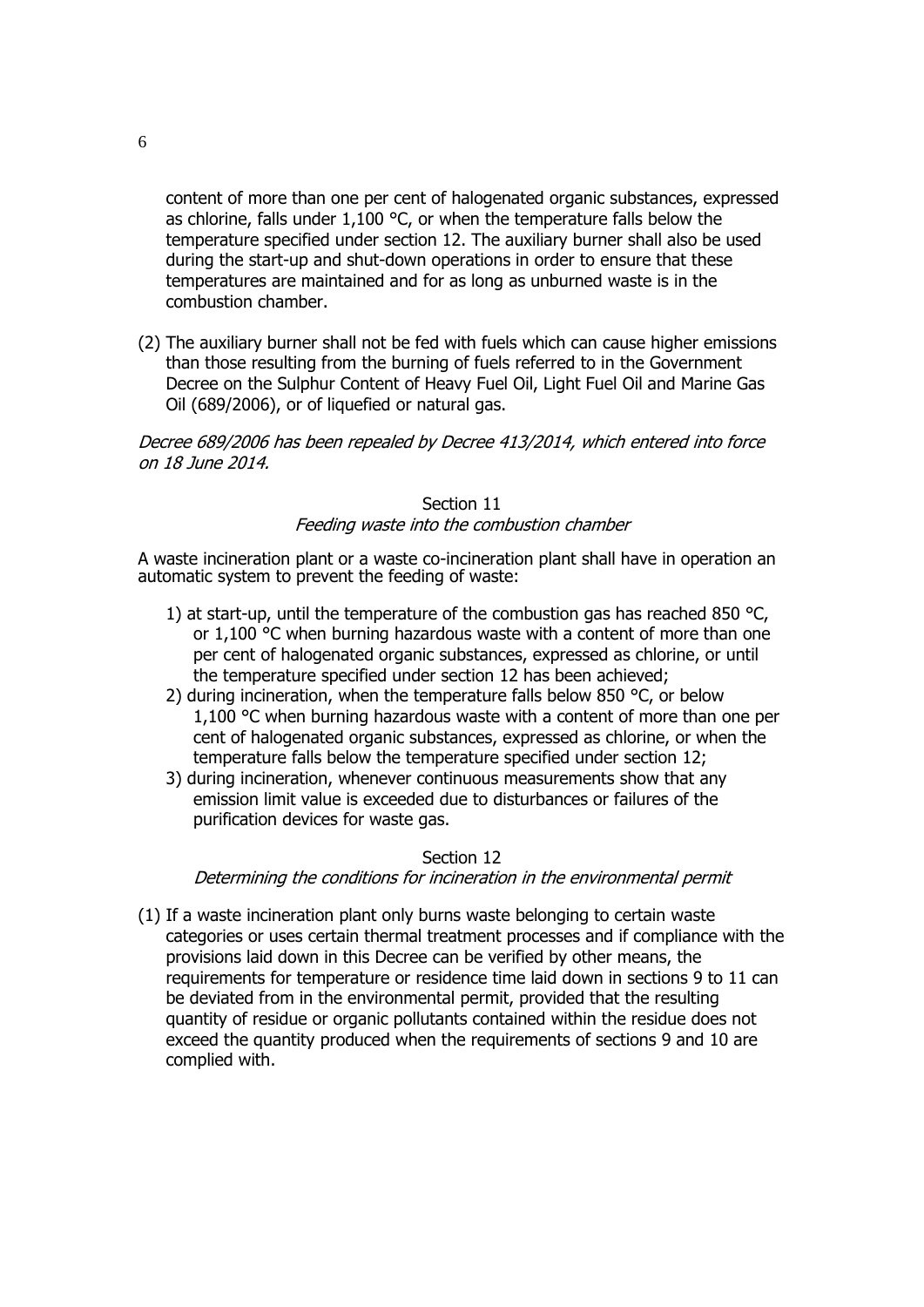(2) If a waste co-incineration plant only burns waste belonging to certain waste categories or uses certain thermal treatment processes and if compliance with the provisions laid down in this Decree can be verified by other means, the requirements for temperature or residence time laid down in sections 9 and 11 can be deviated from in the environmental permit, provided that the limit values for total organic carbon content and carbon monoxide set out in Annex 2 of this Decree are not exceeded. However, if the waste co-incineration plant is a bark boiler within the pulp and paper industry, burning waste at its place of origin, and if the plant has been in operation and its environmental permit has been granted before 28 December 2002, the requirements for temperature or residence time referred to above can be deviated from in the environmental permit, provided that the emission limit values for total organic carbon content set out in Annex 2 of this Decree are not exceeded.

#### Section 13 Discharge of emissions to air

A waste incineration plant and a waste co-incineration plant shall be designed, built, equipped and operated so as to prevent the discharge of emissions to air that would cause notable air pollution at ground level. Waste gases shall be discharged in a controlled way by means of a stack. The height of the stack shall be determined with regard to the provisions laid down in the Government Decree on Air Quality (38/2011) and in such a way as to prevent the operations from causing a health hazard or other considerable environmental damage or risk thereof.

### Section 14

## Limit values on air emissions

- (1) A waste incineration plant and a waste co-incineration plant burning untreated mixed municipal waste, referred to in section 6(1)(3) of the Waste Act, or hazardous waste shall be designed, built, equipped and operated so that the pollutant concentrations of waste gases do not exceed the emission limit values specified in Annex 2 of this Decree.
- (2) A waste co-incineration plant other than those referred to in subsection 1 shall be designed, built, equipped and operated so that the pollutant concentrations of waste gases do not exceed the emission limit values specified in Annex 3 of this Decree.
- (3) The results from the measurements taken to monitor compliance with the emission limit values shall be converted in accordance with section 20.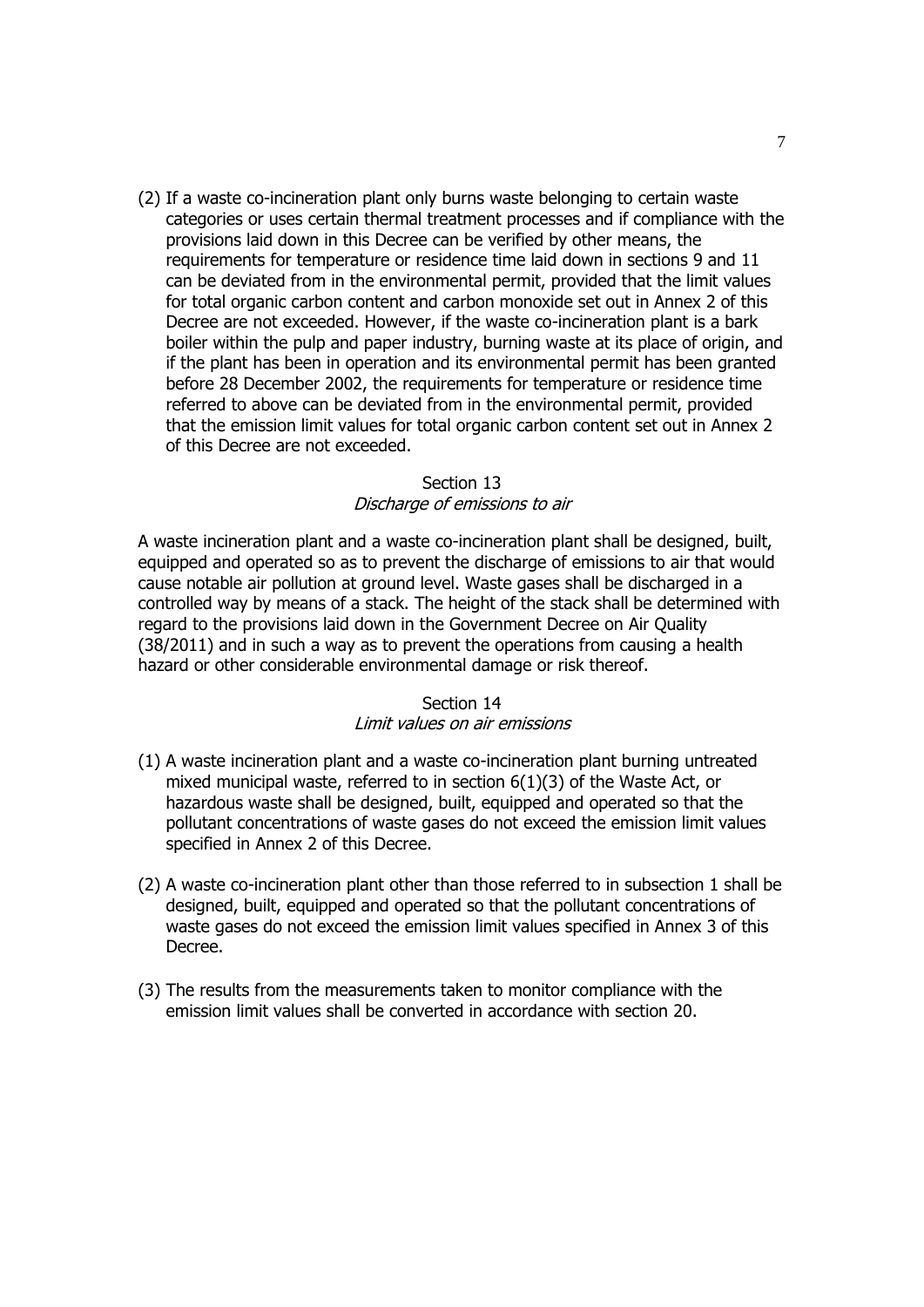## Section 15 Limit values on discharges to water

- (1) Discharges to the aquatic environment of waste water resulting from the cleaning of waste gases shall be prevented as far as possible, as laid down in the environmental permit.
- (2) The pollution concentration of waste water resulting from the cleaning of waste gases shall not exceed the emission limit values specified in Annex 4 of this Decree. Waste water may not be diluted for the purpose of meeting the emission limit values.
- (3) Emission limit values shall be measured at the point where the waste water resulting from the cleaning of waste gases is discharged from the waste incineration plant or the waste co-incineration plant. Where the waste water is treated off site of the plant, at a treatment plant intended only for the treatment of this sort of waste water, the emission limit values shall in any case be measured where the waste water is discharged from the treatment plant.
- (4) Where the waste water resulting from the cleaning of waste gases is treated collectively with other sources of waste water, either on site or off site, the operator shall make the appropriate mass balance calculations to determine the emission limit values in the final waste water discharge that can be attributed to the waste water arising from the cleaning of waste gases. In order to perform the calculations, the measurements shall be taken from:
	- 1) the waste water stream resulting from the cleaning of the waste gas prior to its input into the collective waste water treatment plant;
	- 2) a waste water stream other than that referred to in paragraph 1 prior to its input into the collective waste water treatment plant;
	- 3) the point of final waste water discharge after the treatment.

#### Section 16 Treatment of residues

- (1) The quantity of residues shall be minimised and they shall be rendered as harmless as possible. Where possible, residues shall be recycled immediately on site or by other means, as laid down in the environmental permit.
- (2) Dry residues in the form of dust, such as boiler ash and dry residues from the treatment of waste gases, shall be transported and placed in intermediate storage in such a way as to prevent dispersal of those residues in the environment.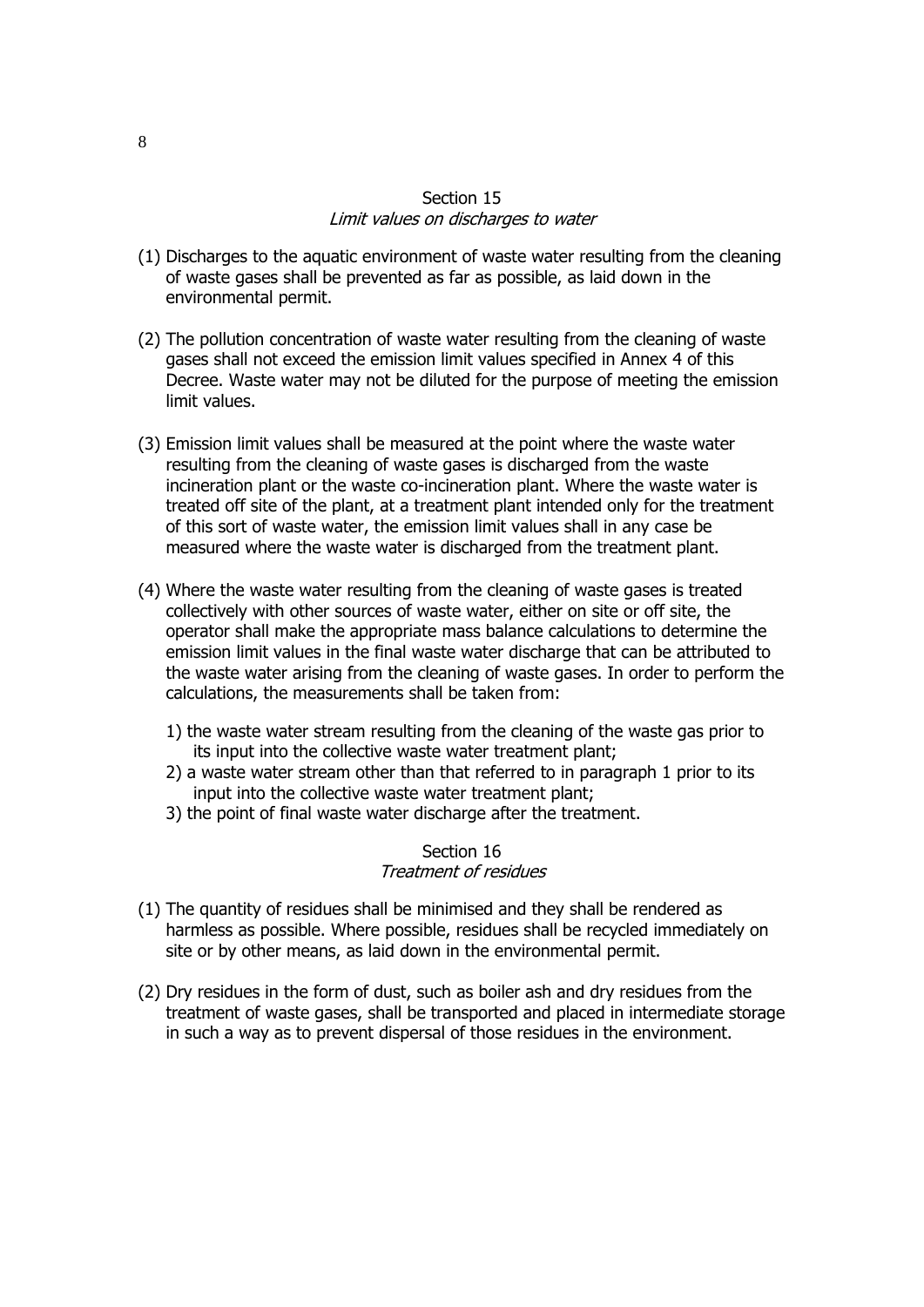(3) The physical and chemical properties and detrimental environmental effects of the waste shall be analysed before determining the method for treating residues. The analysis shall concern the total soluble fraction and the soluble fraction of heavy metals in the residue.

## Section 17 Requirements for the measurement system

- (1) Before granting the environmental permit, it shall be ensured that the methods for measuring emissions to air and water proposed in the permit application comply with Annex 5 of this Decree.
- (2) The measurement equipment and methods used at a waste incineration plant and a waste co-incineration plant shall be such so as to enable monitoring of the parameters, conditions and emissions that are relevant to the incineration process.
- (3) The supervisory authority shall ensure that the automated equipment used for the monitoring of emissions to air and water has been installed appropriately. Furthermore, the supervisory authority shall ensure that the equipment is functional and that annual surveillance tests are conducted. The equipment shall be calibrated by means of parallel measurements with the reference methods at least once every three years.

### Section 18 Measurements of emissions to air

- (1) Emissions to air from a waste incineration plant and a waste co-incineration plant shall be measured as follows, in accordance with Annex 5 of this Decree:
	- 1) continuous measurements of the following pollutants:
		- a) nitrogen oxides ( $NO_x$ ), where subject to emission limit values in the environmental permit;
		- b) carbon monoxide (CO);
		- c) total dust;
		- d) total organic carbon (TOC);
		- e) hydrochloric acid (HCl);
		- f) hydrogen fluoride (HF);
		- q) sulphur dioxide  $(SO<sub>2</sub>)$ ;
	- 2) continuous measurements of the following process operational parameters: a) temperature near the inner wall or at another representative point of the combustion chamber, as specified in the environmental permit or in the decision concerning a monitoring plan provided in the permit;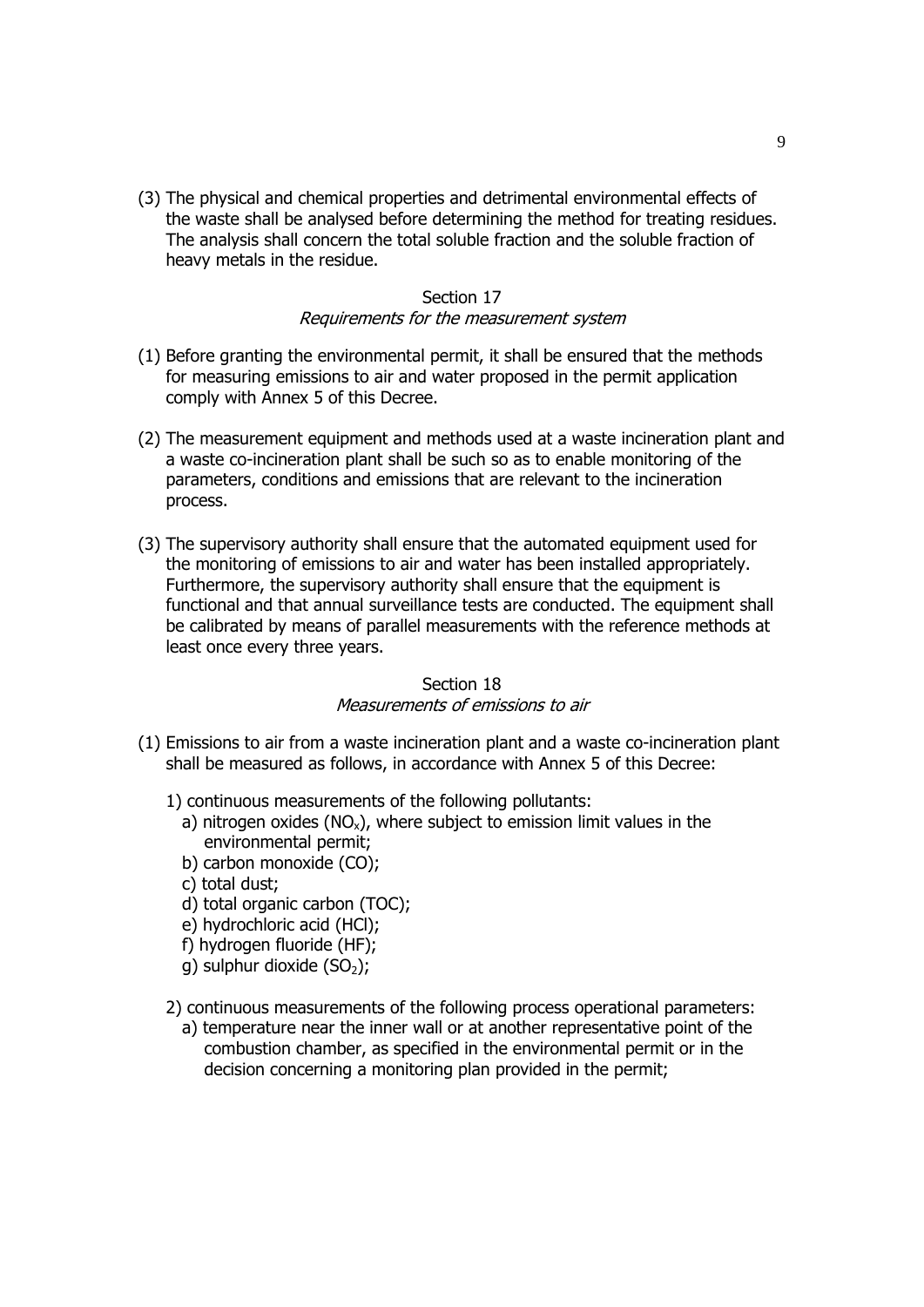- b) oxygen content, pressure, temperature and water vapour content of the waste gas;
- 3) at least two measurements per year of heavy metals, dioxins and furans; one measurement at least every three months shall, however, be carried out for the first 12 months of operation.
- (2) The residence time, as well as the minimum temperature and the oxygen content of the waste gases, shall be subject to appropriate verification, at least once when the plant is brought into service and under the most unfavourable operating conditions anticipated.

#### Special provisions for the measurement of emissions into the air

- (1) The following measurements referred to in section 18 are not required at a waste incineration plant and a waste co-incineration plant:
	- 1) the continuous measurement of hydrogen fluoride (HF), if treatment stages for hydrochloric acid (HCl) are used which ensure that the emission limit value for hydrochloric acid is not exceeded and that periodic measurements are taken of emissions of hydrogen fluoride, as laid down in section 18(1)(3);
	- 2) the continuous measurement of the water vapour content, if the sampled waste gas is dried before the emissions are analysed;
	- 3) continuous measurements of hydrochloric acid (HCl), hydrogen fluoride (HF) and sulphur dioxide  $(SO<sub>2</sub>)$ , if the operator can prove that the emissions of these pollutants can under no circumstances exceed the prescribed emission limit values and if periodic measurements are taken of the emissions of these pollutants, as necessary, and as laid down in section 18(1)(3);
	- 4) continuous measurements of nitrogen oxides ( $NO<sub>x</sub>$ ) at an existing waste incineration plant or an existing waste co-incineration plant with a nominal capacity of less than six tonnes per hour, if the operator can prove, on the basis of information on the quality of the waste concerned, the technologies used and the results of the monitoring of emissions, that the emissions of nitrogen oxides can under no circumstances be higher than the prescribed emission limit values and that the emissions of nitrogen oxides are subject to periodic measurements, as laid down in section 18(1)(3).
- (2) The frequency of the periodic measurements for heavy metals laid down in section  $18(1)(3)$  above can be extended to be once every two years and the frequency of the periodic measurements for dioxins and furans to once per year if: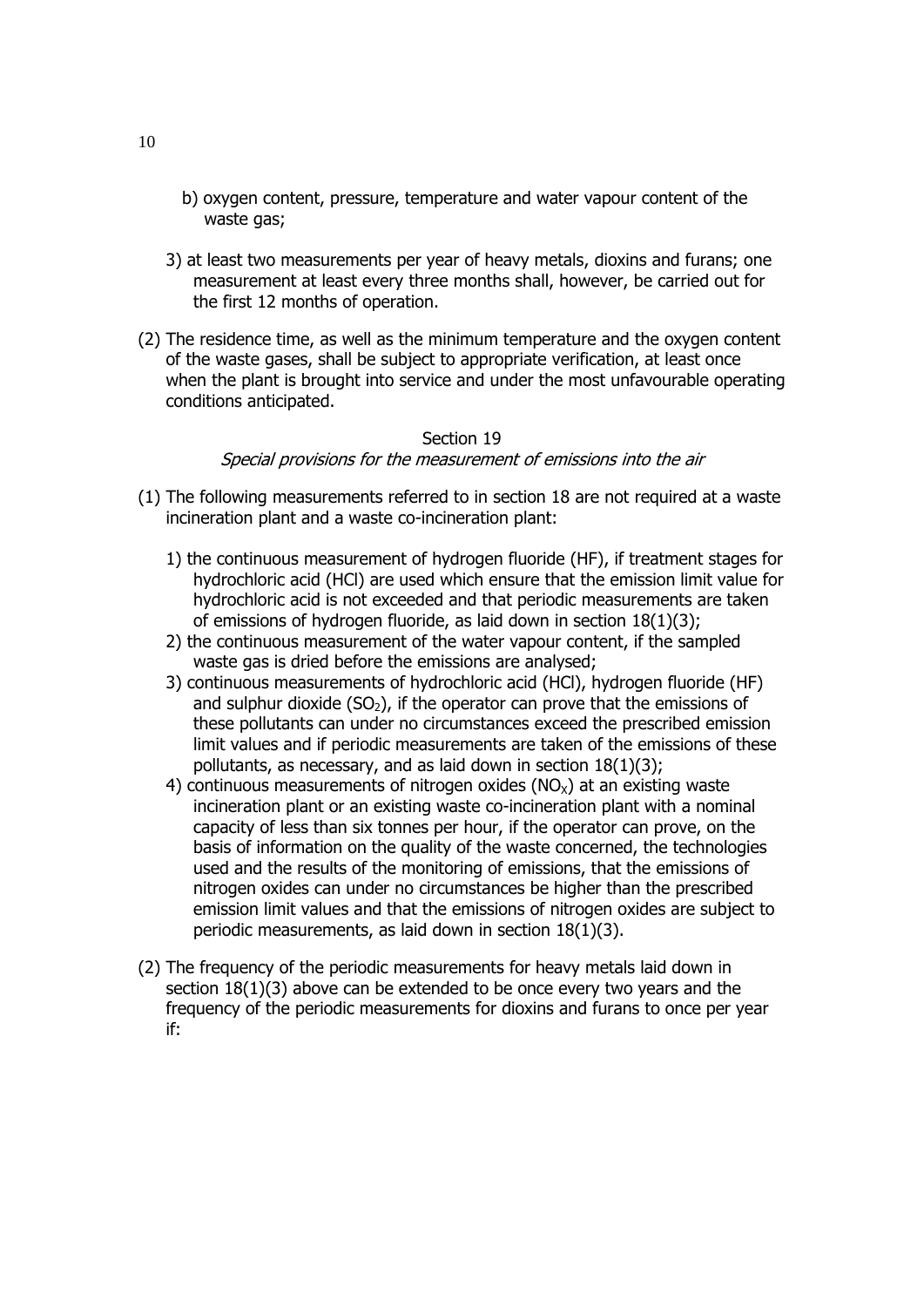- 1) emissions from the incineration of waste are under all circumstances less than 50 per cent of the emission limit values for heavy metals, dioxins and furans set out in Annexes 2 and 3 of this Decree; or
- 2) the waste to be incinerated consists only of certain sorted combustible fractions of non-hazardous waste not suitable for recycling and the operator can reliably prove, on the basis of the quality of the waste and measurements of emissions taken during the incineration of similar kinds of waste, that the emissions are under all circumstances clearly below the emission limit values for heavy metals, dioxins and furans set out in Annexes 2 and 3 of this Decree.
- (3) In the cases referred to in subsection 1(3) and (4) above, the environmental permit shall contain separate regulations on measurements. In the cases referred to in subsection 2 above, the environmental permit shall contain separate regulations on the quality and properties of the waste and the frequency of measurements.

#### Conversion of measurement results to verify the air emission limit values

- (1) The measurement results for air emissions shall be converted by using the standard oxygen contents referred to in Annex 2, or by applying the procedure set out in Annex 3 or the formula in Annex 6.
- (2) When waste is incinerated in an oxygen-enriched atmosphere, the results of the measurements can be determined with the oxygen content laid down in the environmental permit, reflecting the special circumstances of the incineration process.
- (3) The standardisation of oxygen content with respect to the conversion of the measurement results for pollutants in emissions, referred to in subsection 1, shall be done at a waste incineration plant and a waste co-incineration plant burning hazardous waste only if the oxygen content measured over the same period as for the polluting substance concerned exceeds the standard oxygen content.

### Section 21

#### Measurements of discharges to water

(1) The measurements of discharges to water from a waste incineration plant and a waste co-incineration plant, along with other waste water monitoring, shall be carried out in accordance with the Environmental Protection Act and the provisions laid down under it.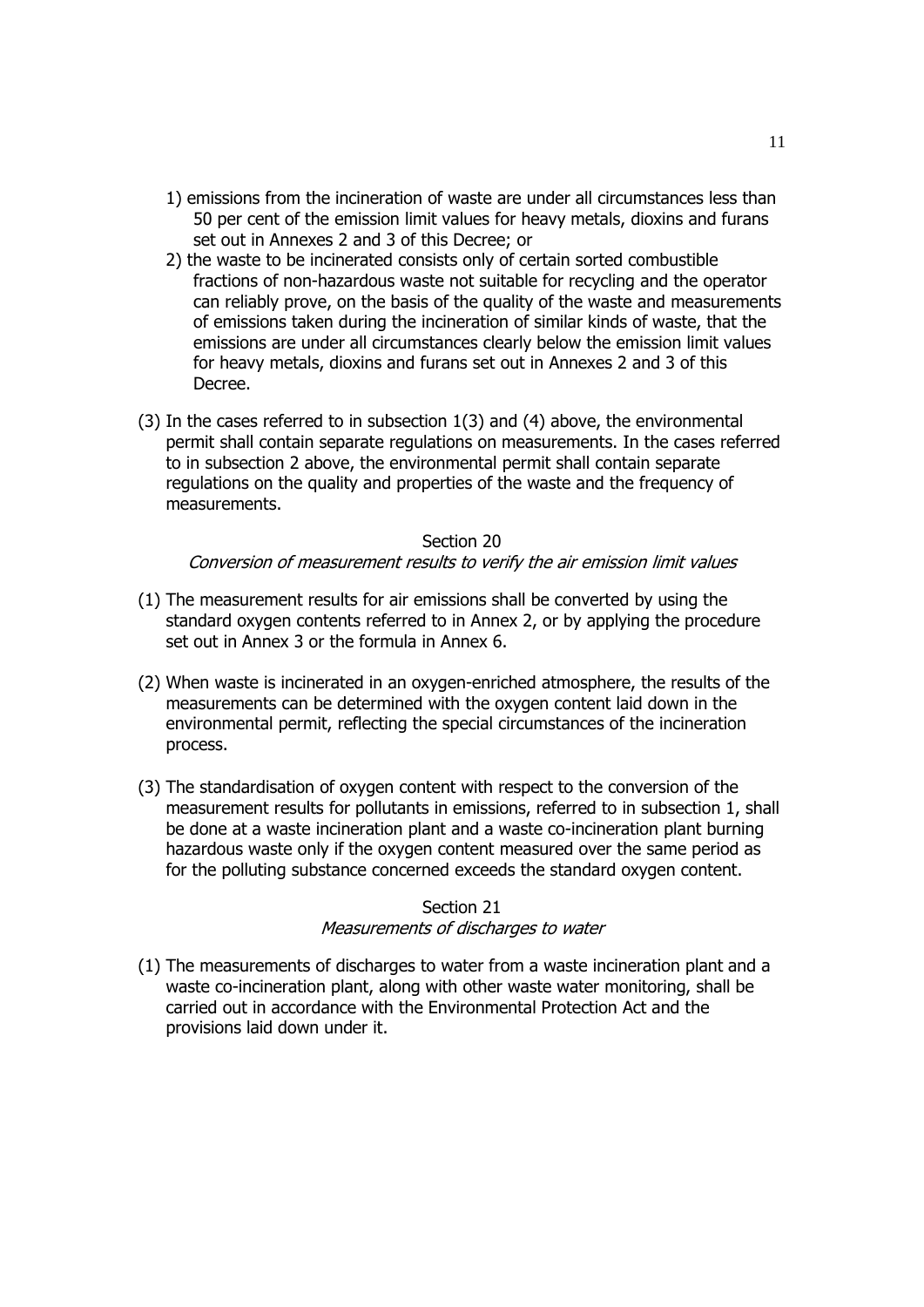- (2) The following measurements shall be taken at the point of waste water discharge, in accordance with Annex 5 of this Decree:
	- 1) continuous measurements of the acidity, temperature and flow of waste water;
	- 2) spot sample daily measurements of total solids or measurements of a flow proportional representative sample over a period of 24 hours, as provided in the environmental permit;
	- 3) at least monthly measurements of a flow proportional representative sample of the discharge over a period of 24 hours of the pollutants 2 to 10 specified in Annex 4 of this Decree; and
	- 4) at least one measurement of dioxins and furans every six months; however, one measurement at least every three months shall be taken for the first 12 months of operation.

## Recording the results of measurements

The measurement results shall be recorded, processed and presented so that the supervisory authority can verify, where necessary, that the operational requirements and emission limit values provided in the environmental permit are complied with.

## Section 23 Comparison of the measurement results of air emissions with the limit values

- (1) The air emission limit values are not exceeded if:
	- 1) none of the daily average values exceeds the emission limit values referred to in Annex 2, point 1, of this Decree, or the emission limit values determined with the procedures set out in Annex 3;
	- 2) 97 per cent of the daily average value measured over the year does not exceed the emission limit value specified in Annex 2, point 5, first paragraph, first indent, of this Decree;
	- 3) none of the half-hourly average values exceeds the emission limit values specified in Annex 2, point 2, column A, or 97 per cent of the half-hourly average values measured over the year do not exceed the emission limit values specified in Annex 2, point 2, column B, of this Decree;
	- 4) none of the measurement results for heavy metals, dioxins and furans exceeds the emission limit values specified in Annex 2, points 3 and 4, or the emission limit values determined with the procedures set out in Annex 3 of this Decree; and
	- 5) the emission limit values specified in Annex 2, point 5, first paragraph, second and third indents, or the emission limit values determined with the procedures set out in Annex 3 of this Decree are complied with in other respects.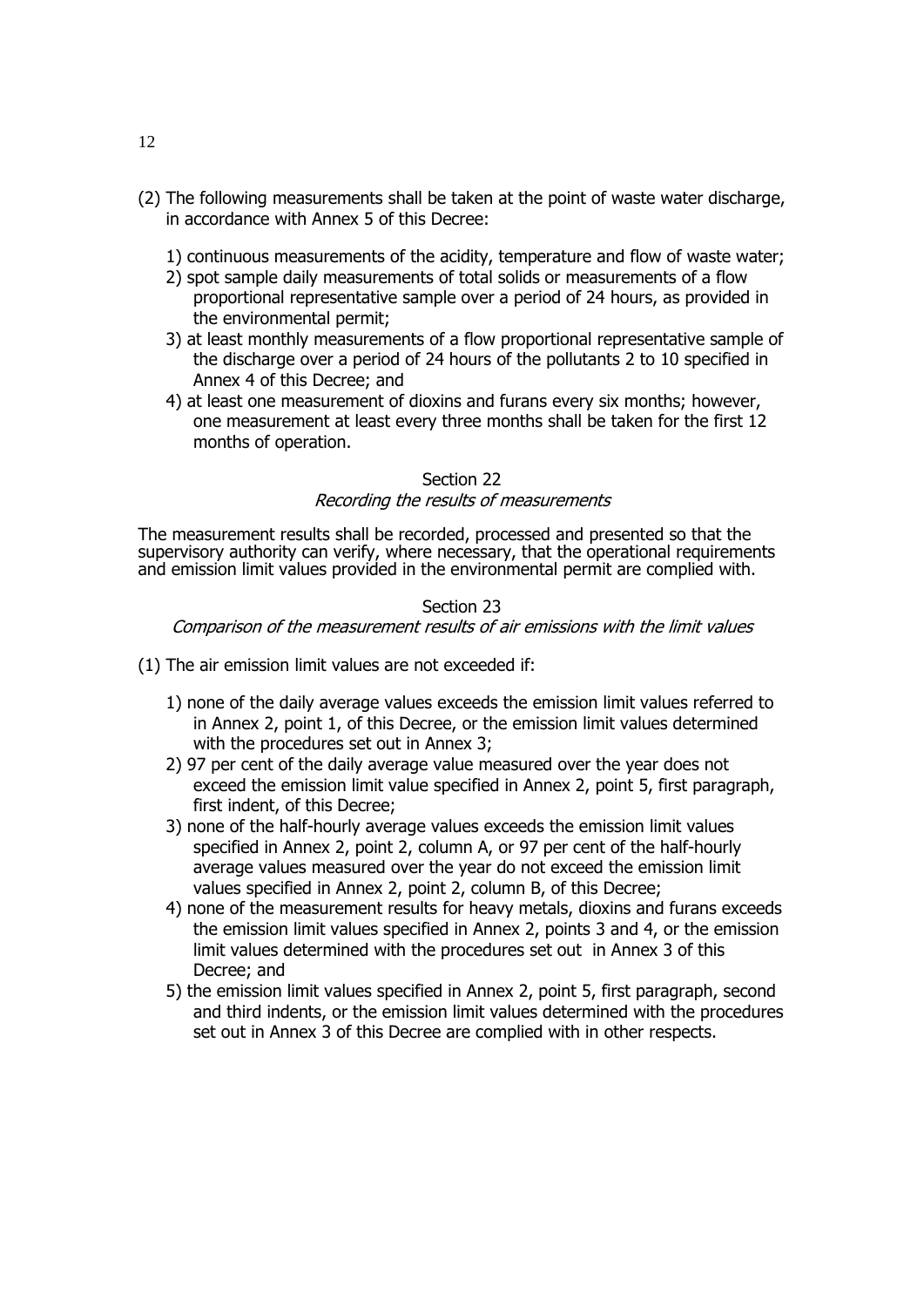- (2) The half-hourly and ten-minute average values shall be determined within the effective operating time from the measured values after having subtracted the value of the confidence interval values specified in Annex 5 of this Decree. The daily average values shall be calculated based on the average of these. The effective operating time does not include start-up and shut-down phases, unless they involve waste incineration.
- (3) To obtain a representative daily average value, referred to in subsection 2, no more than five half-hourly average values in any day shall be discarded due to malfunction or maintenance of the continuous measurement system. For the same reason, no more than ten daily average values per year shall be discarded in continuous measurements.
- (4) The average values of measurements taken during sampling, as well as the average values of periodic measurements of hydrogen fluoride (HF), hydrochloric acid (HCl) and sulphur dioxide  $(SO<sub>2</sub>)$ , shall be determined in accordance with the requirements laid down in section 18(1)(3) and Annex 5 of this Decree.

Comparison of the measurement results for water discharges with the limit values

The limit values for water discharges are not exceeded if:

- 1) the measurement results for total solids do not exceed the relevant emission limit values specified in Annex 4 of this Decree;
- 2) no more than one measurement result per year with respect to heavy metals exceeds the emission limit values specified in Annex 4 of this Decree, or if it is provided in the environmental permit that more than 20 samples per year are to be taken, no more than five per cent of these samples exceed the emission limit values specified in Annex 4 of this Decree; and
- 3) the measurement results for dioxins and furans do not exceed the emission limit values specified in Annex 4 of this Decree.

## Section 25 Notification of the exceedance of limit values

If the measurements taken show that the emission limit values laid down in this Decree have been exceeded, the operator shall notify the supervisory authority without delay.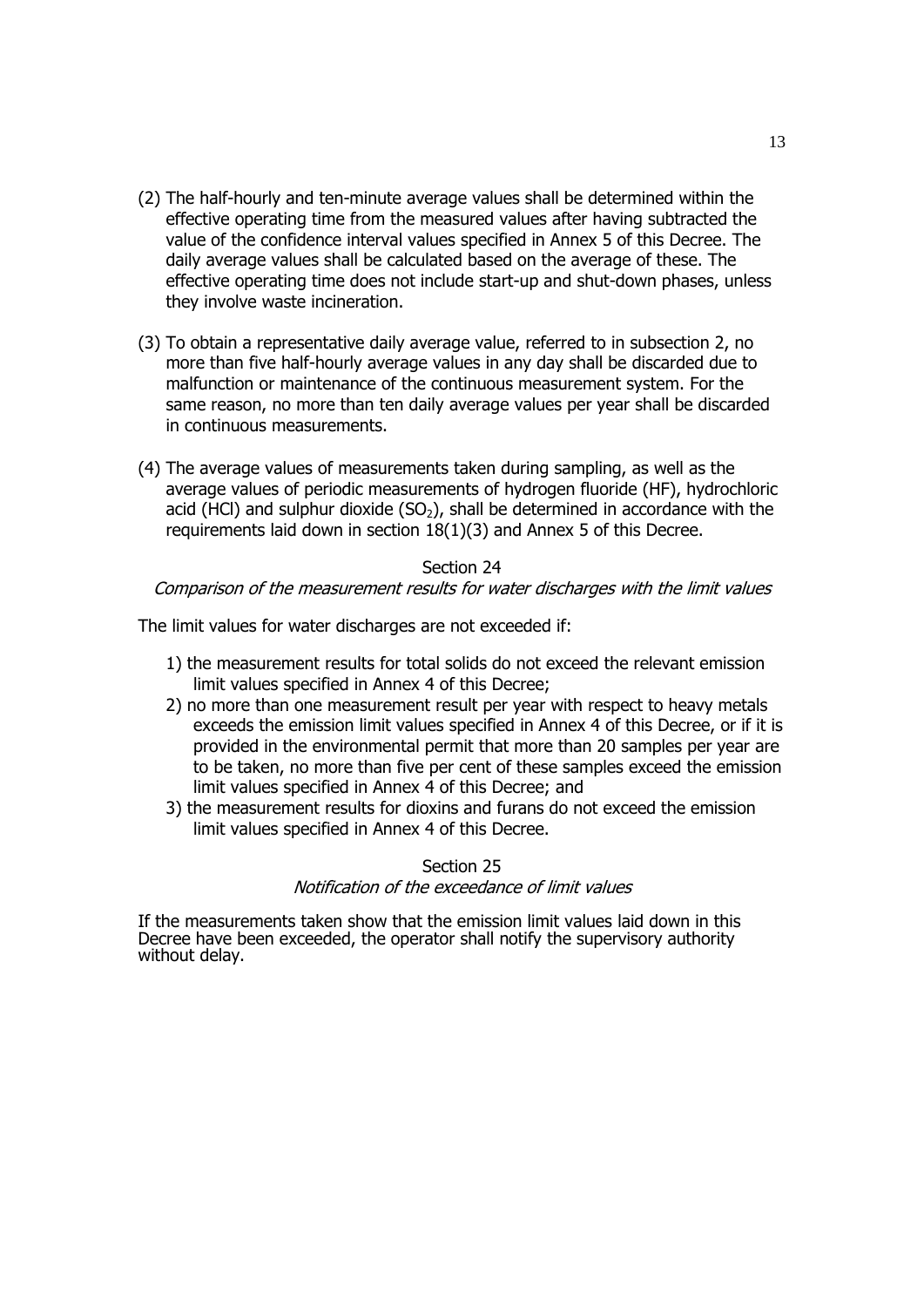## Section 26 Provision of information

- (1) The supervisory authority shall have an up-to-date list of the waste incineration plants and waste co-incineration plants in its area of operation, and shall publish it online.
- (2) The operator of a waste incineration plant and a waste co-incineration plant shall draw up a report on the operations at the plant and submit it to the supervisory authority annually. The report shall describe at least the operating process and the emissions to air and water, with reference to the emission limit values specified in this Decree and the environmental permit. The reports shall be made available to the public. The supervisory authority shall publish the reports online.

#### Section 27 Exceptional conditions of use

- (1) Provisions shall be given in the environmental permit on the maximum permissible period of any technically unavoidable stoppages, disturbances, or failures of the purification devices, during which emissions to air and discharges to water may exceed the prescribed emission limit values and during which these devices may be out of service.
- (2) In the case of a breakdown of the purification devices, the operator shall restrict or suspend operations as soon as practicable until normal operations can be restored.
- (3) A waste incineration plant or a waste co-incineration plant, or an individual incinerator that is part of such plants, shall under no circumstances continue to incinerate waste for a period of more than four hours uninterrupted, when emission limit values are exceeded. The cumulative duration of operation in such conditions in incinerators that are linked to one single waste gas purification device for the entire plant shall not exceed 60 hours per year. In cases referred to in this subsection, it shall be ensured that the requirements laid down in section 11(3) are complied with in other respects.
- (4) The total dust content of air emissions a waste incineration plant shall under no circumstances exceed 150 mg/m<sup>3</sup>(n), expressed as a half-hourly average value. Similarly, the limit values for total emissions of carbon monoxide and organic carbon to air shall not be exceeded. All the other requirements referred to in section 5 and sections 9 to 13 shall be met.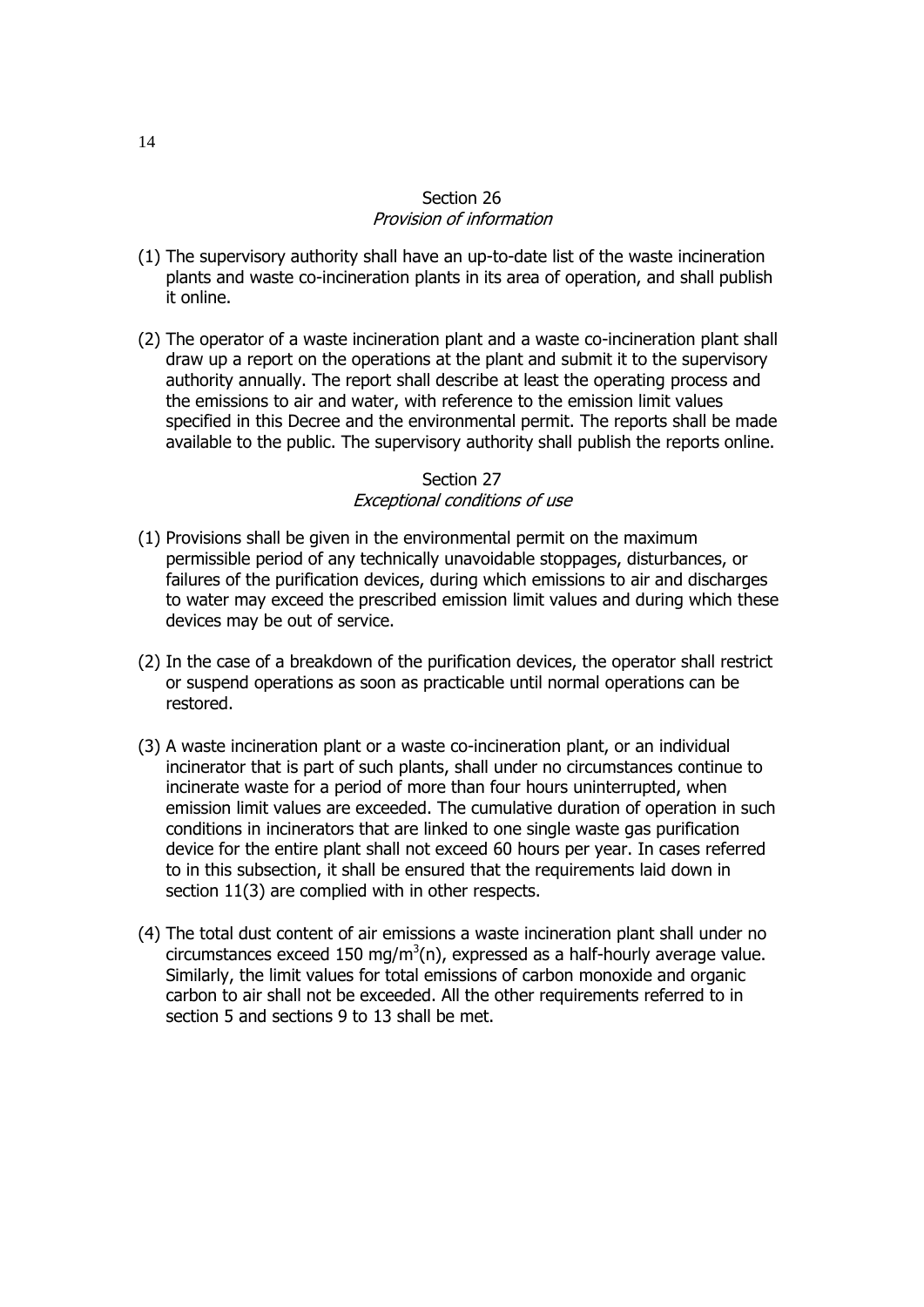## Section 28 Compliance with the best available techniques

A permit granted for a waste incineration plant or a waste co-incineration plant may contain requirements that are stricter than the minimum requirements laid down in this Decree, where this is necessary for compliance with the best available techniques. Plants processing the following types of waste may be subject to such permit requirements:

- 1) hazardous waste, if the nominal capacity of the plant exceeds ten tonnes per day;
- 2) other waste, if the nominal capacity of the plant exceeds three tonnes per hour.

### Section 29 Entry into force

- (1) This Decree enters into force on 20 February 2013.
- (2) This Decree repeals:
	- 1) the Government Decree on Incineration of Waste (362/2003);
	- 2) section 6 of the Government Decision on Oil Waste Management (101/1997).

Helsinki, 14 February 2013

Ville Niinistö, Minister of the Environment

Klaus Pfister, Senior Environmental Adviser

Decree 1303/2015 amending this Decree entered into force on 1 December 2015. Decree 101/2015 amending this Decree entered into force on 20 February 2015.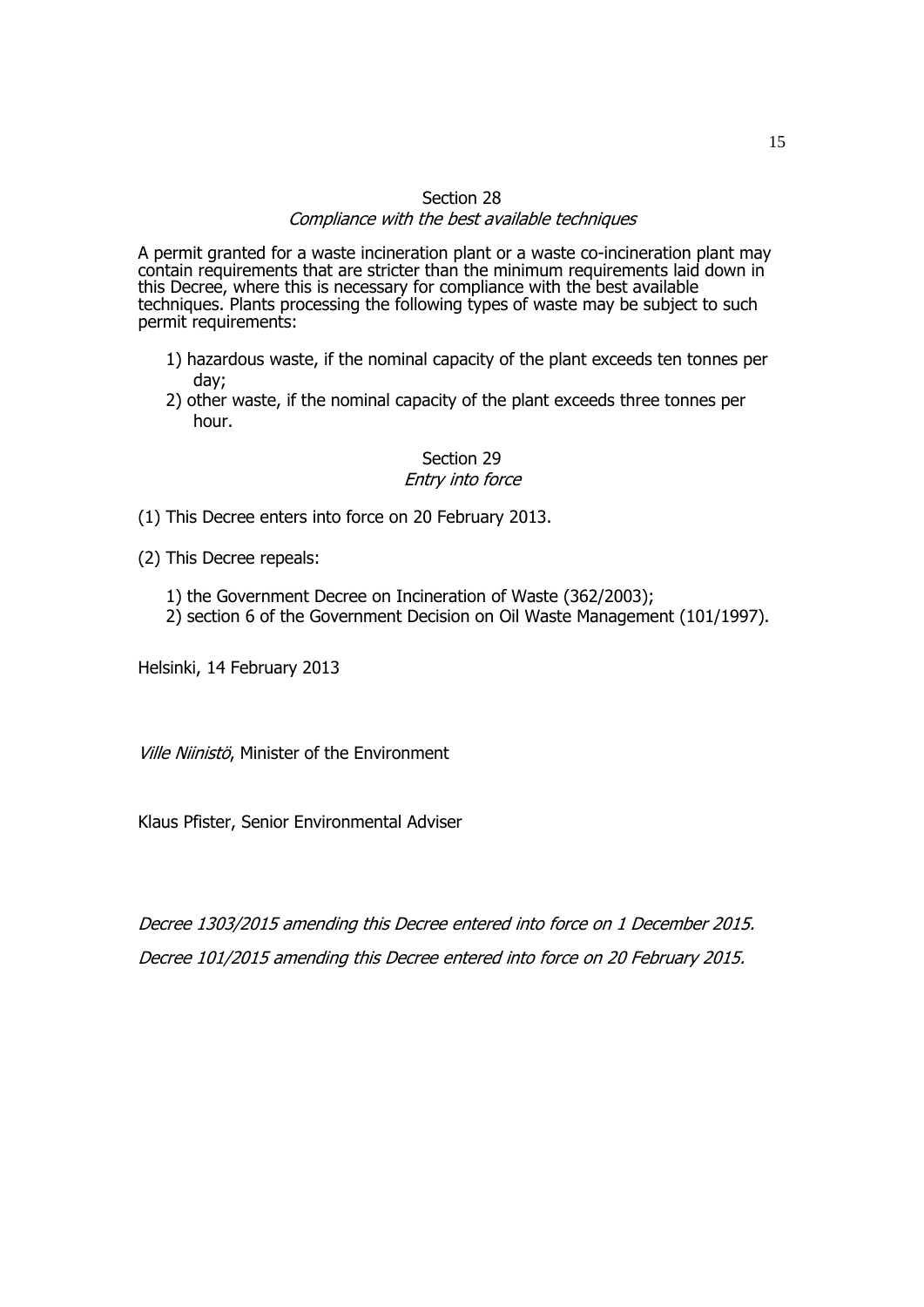# **Equivalence factors for dibenzo-p-dioxins and dibenzofurans**

For the determination of the total concentration of dioxins and furans, the mass concentrations of the following dibenzo-p-dioxins and dibenzofurans shall be multiplied by the following equivalence factors before summing:

|                  |                                  | Toxic equivalence<br>factor |
|------------------|----------------------------------|-----------------------------|
| 2,3,7,8          | Tetrachlorodibenzodioxin (TCDD)  | 1                           |
| 1, 2, 3, 7, 8    | Pentachlorodibenzodioxin (PeCDD) | 0.5                         |
| 1,2,3,4,7,8      | Hexachlorodibenzodioxin (HxCDD)  | 0.1                         |
| 1, 2, 3, 6, 7, 8 | Hexachlorodibenzodioxin (HxCDD)  | 0.1                         |
| 1,2,3,7,8,9      | Hexachlorodibenzodioxin (HxCDD)  | 0.1                         |
| 1,2,3,4,6,7,8    | Heptachlorodibenzodioxin (HpCDD) | 0.01                        |
|                  | Octachlorodibenzodioxin (OCDD)   | 0.001                       |
| 2,3,7,8          | Tetrachlorodibenzofuran (TCDF)   | 0.1                         |
| 2,3,4,7,8        | Pentachlorodibenzofuran (PeCDF)  | 0.5                         |
| 1, 2, 3, 7, 8    | Pentachlorodibenzofuran (PeCDF)  | 0.05                        |
| 1,2,3,4,7,8      | Hexachlorodibenzofuran (HxCDF)   | 0.1                         |
| 1, 2, 3, 6, 7, 8 | Hexachlorodibenzofuran (HxCDF)   | 0.1                         |
| 1,2,3,7,8,9      | Hexachlorodibenzofuran (HxCDF)   | 0.1                         |
| 2, 3, 4, 6, 7, 8 | Hexachlorodibenzofuran (HxCDF)   | 0.1                         |
| 1,2,3,4,6,7,8    | Heptachlorodibenzofuran (HpCDF)  | 0.01                        |
| 1,2,3,4,7,8,9    | Heptachlorodibenzofuran (HpCDF)  | 0.01                        |
|                  | Octachlorodibenzofuran (OCDF)    | 0.001                       |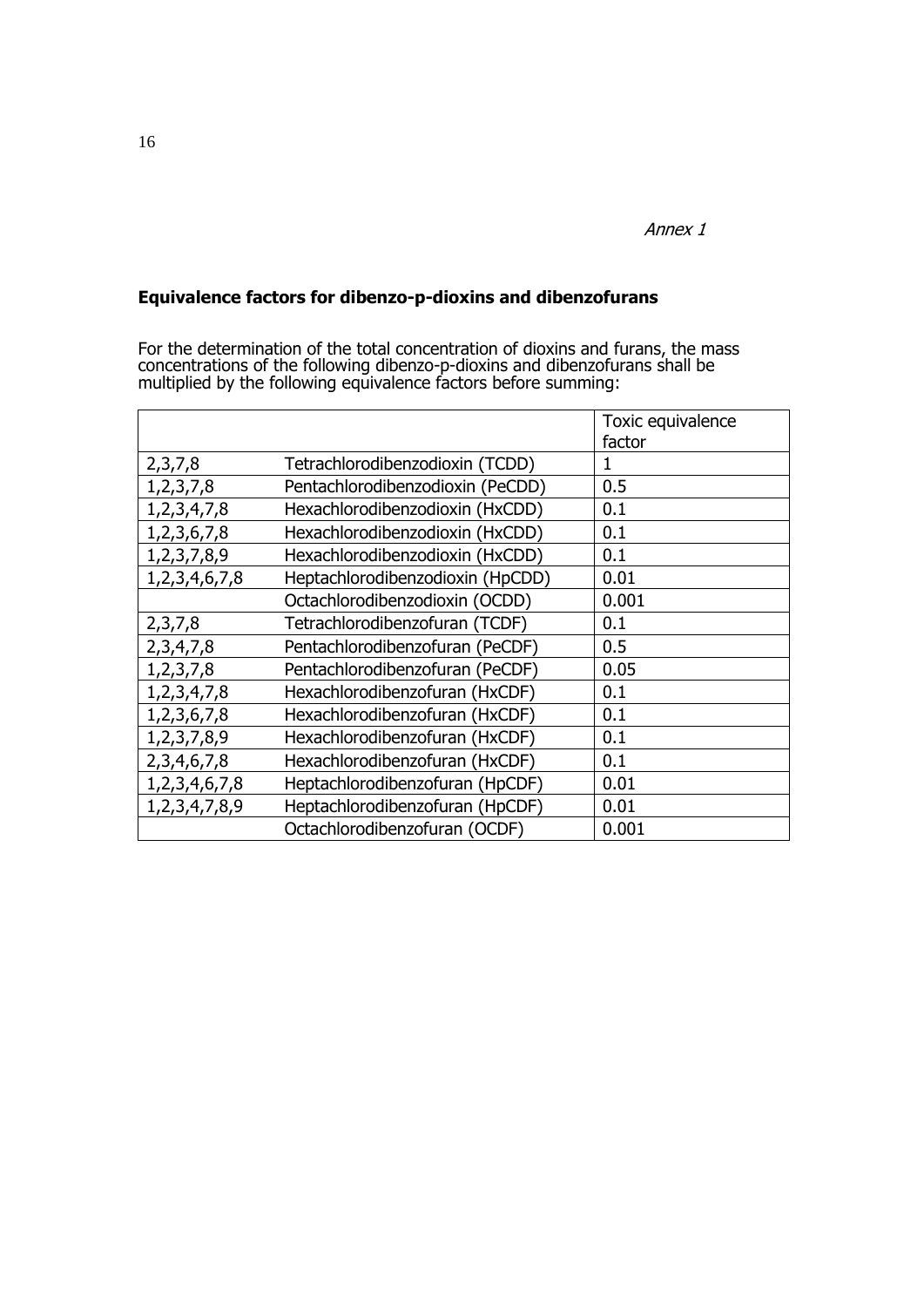## **Air emission limit values for waste incineration plants**

The calculation of emission limit values shall be done at a temperature of 273.15 K and a pressure of 101.3 kPa, after correcting for the water vapour content of the waste gases.

The waste gas limit values shall be standardised at an oxygen content of 11 per cent, unless the waste being incinerated is oil waste, in which case the limit values shall be standardised at an oxygen content of 3 per cent, or in a case referred to in section 20(2) or (3).

## **1. Daily average values**

|                                                                              | Limit                 |
|------------------------------------------------------------------------------|-----------------------|
| Pollutant                                                                    | value,                |
|                                                                              | mg/m <sup>3</sup> (n) |
| <b>Total dust</b>                                                            | 10                    |
| Gaseous and vaporous organic substances, expressed as total organic          | 10                    |
| carbon (TOC)                                                                 |                       |
| Hydrochloric acid (HCl)                                                      | 10                    |
| Hydrogen fluoride (HF)                                                       | 1                     |
| Sulphur dioxide $(SO2)$                                                      | 50                    |
| Nitrogen monoxide (NO) and nitrogen dioxide (NO <sub>2</sub> ), expressed as | 200                   |
| nitrogen dioxide; for existing waste incineration plants with a nominal      |                       |
| capacity exceeding 6 tonnes per hour, or new waste incineration plants       |                       |
| Nitrogen monoxide (NO) and nitrogen dioxide (NO <sub>2</sub> ), expressed as | 400                   |
| nitrogen dioxide; for existing waste incineration plants with a nominal      |                       |
| capacity not exceeding 6 tonnes per hour                                     |                       |

## **2. Half-hourly average values**

| Pollutant                                                       | Limit value, mg/m <sup>3</sup> (n) |           |  |
|-----------------------------------------------------------------|------------------------------------|-----------|--|
|                                                                 | $(100\%)$ A                        | $(97%)$ B |  |
| Total dust                                                      | 30                                 | 10        |  |
| Gaseous and vaporous organic substances, expressed as           | 20                                 | 10        |  |
| total organic carbon (TOC)                                      |                                    |           |  |
| Hydrochloric acid (HCl)                                         | 60                                 | 10        |  |
| Hydrogen fluoride (HF)                                          | 4                                  | 2         |  |
| Sulphur dioxide $(SO2)$                                         | 200                                | 50        |  |
| Nitrogen monoxide (NO) and nitrogen dioxide (NO <sub>2</sub> ), | 400                                | 200       |  |
| expressed as nitrogen dioxide; for existing waste               |                                    |           |  |
| incineration plants with a nominal capacity exceeding 6         |                                    |           |  |
| tonnes per hour, or new waste incineration plants               |                                    |           |  |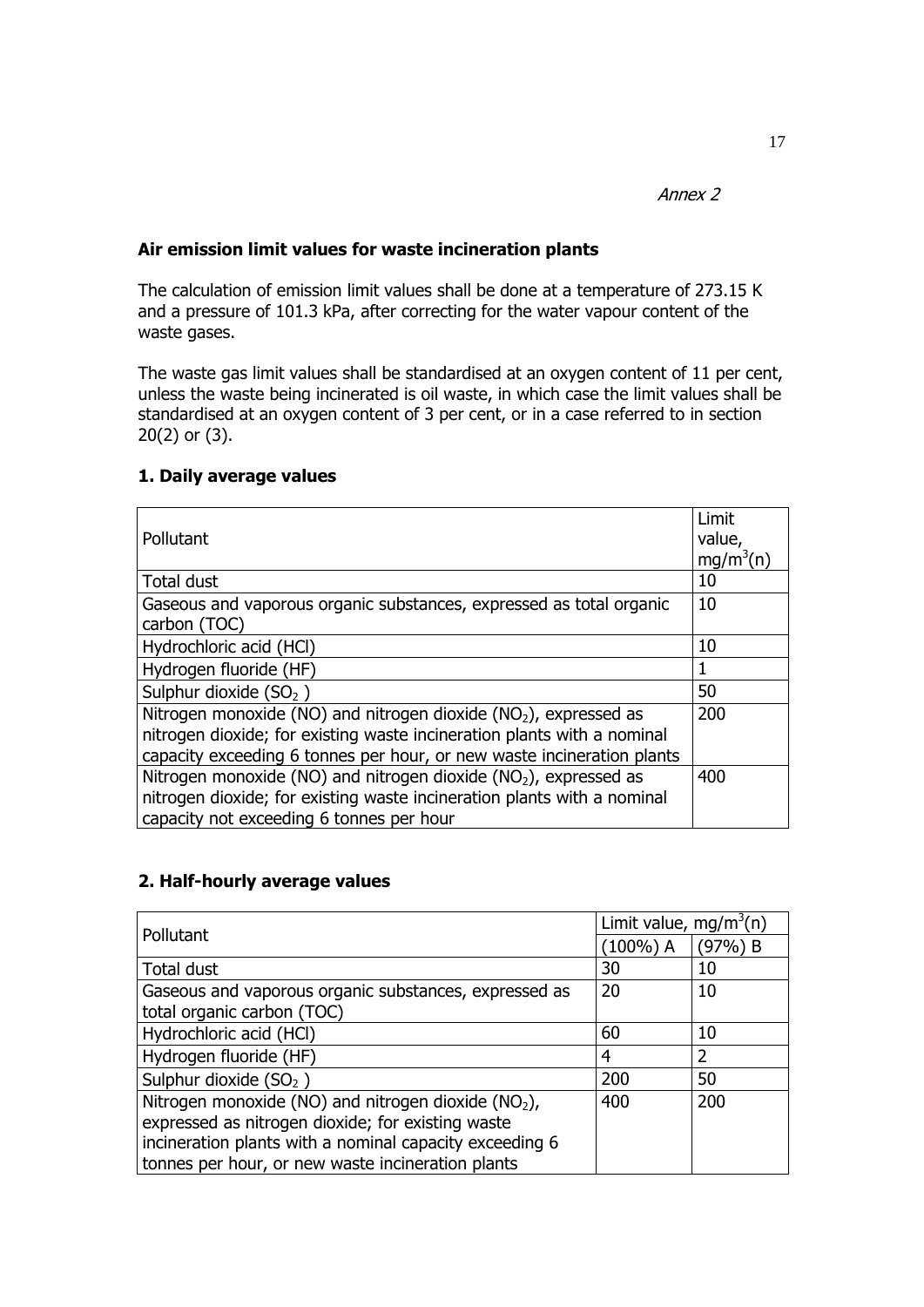# **3. All average values measured over the sampling period of a minimum of 30 minutes and a maximum of eight hours**

| Pollutant                                                 | Limit value,<br>mq/m <sup>3</sup> (n) |  |
|-----------------------------------------------------------|---------------------------------------|--|
| Cadmium and its compounds, expressed as cadmium<br>(Cd)   | total                                 |  |
| Thallium and its compounds, expressed as thallium (TI)    | 0.05                                  |  |
| Mercury and its compounds, expressed as mercury (Hg)      | 0.05                                  |  |
| Antimony and its compounds, expressed as antimony<br>(Sb) |                                       |  |
| Arsenic and its compounds, expressed as arsenic (As)      |                                       |  |
| Lead and its compounds, expressed as lead (Pb)            |                                       |  |
| Chromium and its compounds, expressed as chromium<br>(Cr) |                                       |  |
| Cobalt and its compounds, expressed as cobalt (Co)        | total<br>0.5                          |  |
| Copper and its compounds, expressed as copper (Cu)        |                                       |  |
| Manganese and its compounds, expressed as                 |                                       |  |
| manganese (Mn)                                            |                                       |  |
| Nickel and its compounds, expressed as nickel (Ni)        |                                       |  |
| Vanadium and its compounds, expressed as vanadium<br>(V)  |                                       |  |

The limit values in the table cover also the gaseous and vapour forms of the relevant heavy metal emissions, as well as their compounds.

# **4. Dioxins and furans**

The average values shall be determined over the sampling period of a minimum of six hours and a maximum of eight hours. The limit value applies to the total dioxin and furan content, determined as toxic equivalents in accordance with Annex 1.

| Pollutant          | Limit value,<br>ng/m <sup>3</sup> (n) |
|--------------------|---------------------------------------|
| Dioxins and furans | 10.1                                  |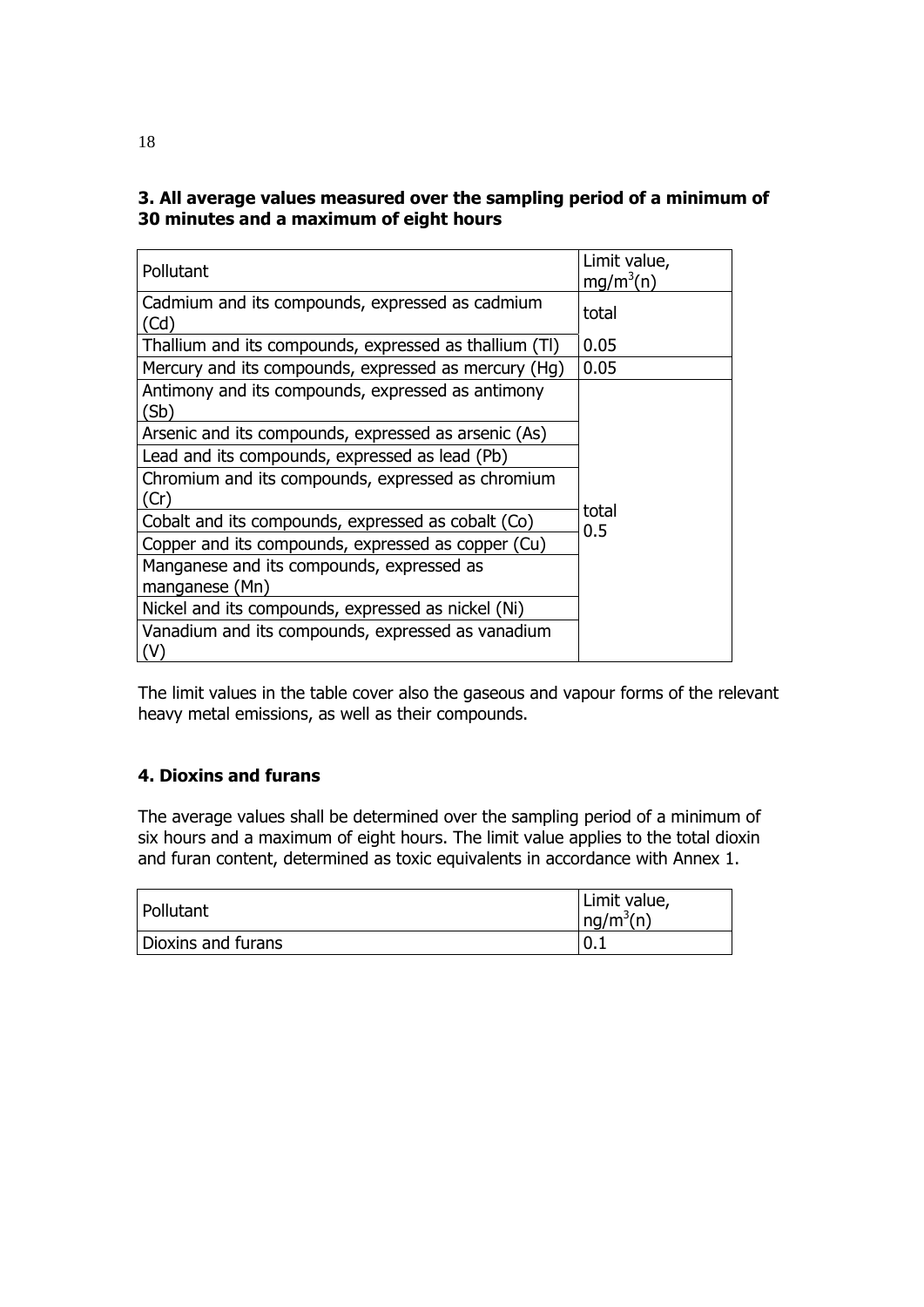## **5. Carbon monoxide**

The following carbon monoxide (CO) limit values shall not be exceeded in the waste gas:

 $-$  50 mg/m<sup>3</sup>(n) of waste gas, as a daily average value,

 $-100$  mg/m<sup>3</sup>(n) of waste gas, in all measurements determined as half-hourly average values,

 $-$  150 mg/m<sup>3</sup>(n) of waste gas, in at least 95 per cent of all measurements determined as ten-minute average values.

The limit value shall not be exceeded in any 24-hour period in the cases specified above in the second and third indents of paragraph 1. A seven-day assessment period for the ten-minute average values may be applied to waste incineration plants in which the waste gas resulting from the incineration process is raised to a temperature of at least 1,100 °C for at least two seconds.

The environmental permit may exempt a waste incineration plant that uses fluidised bed technology from the requirements laid down in this point above, provided that the permit for the plant sets out the maximum emission limit value for carbon monoxide from the plant as 100 mg/m<sup>3</sup>(n), as an hourly average value.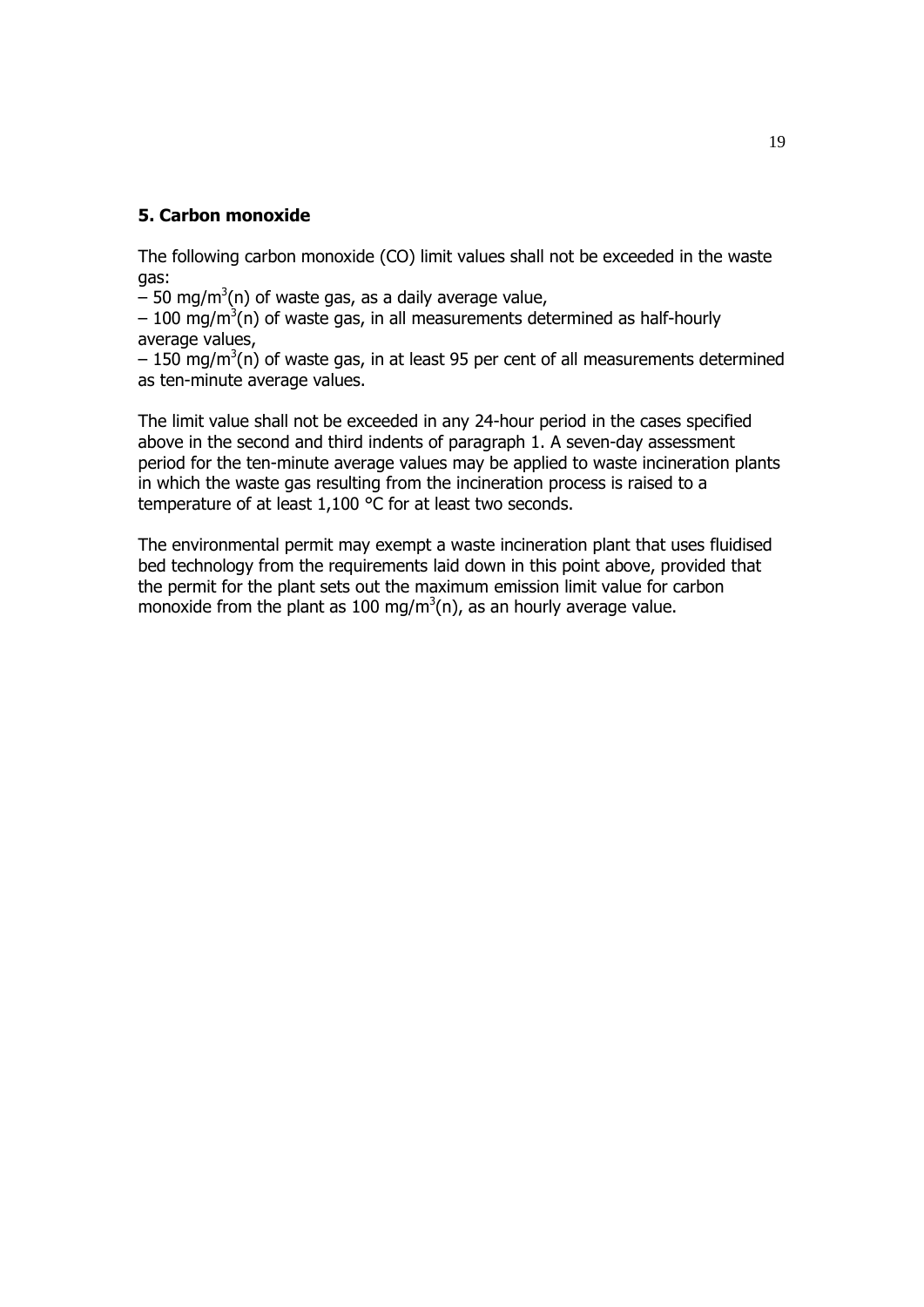## **Determination of air emission limit values for waste co-incineration plants**

The limit values for waste co-incineration plants shall be determined using the calculation formula specified in point 1 of this Annex (mixing rule) whenever a specific total emission limit value 'C' has not been set out in points 2 to 4 of this Annex.

## **1. Calculation of emission limit values**

The limit value for each pollutant and for carbon monoxide in the waste gas is determined as follows:

 $V_{\text{waste}} \times C_{\text{waste}} + V_{\text{process}} \times C_{\text{process}}$  = C  $V_{waste} + V_{process}$ 

V<sub>waste</sub>: waste gas volume resulting from the incineration of waste only determined from the waste with the lowest calorific value specified in the permit and converted as per the conditions given by this Decree.

C<sub>waste</sub>: emission limit values for waste incineration plants for the relevant pollutants and carbon monoxide set out in Annex 2.

V<sub>process</sub>: waste gas volume resulting from the plant process including the combustion of the authorised fuels normally used in the plant (wastes excluded) determined on the basis of oxygen contents laid down in this Decree. In the absence of provisions for this kind of plant, the real oxygen content in the waste gas without being thinned by the addition of air unnecessary for the process must be used. Provisions on conversions under other circumstances are laid down in this Decree.

C<sub>process</sub>: emission limit values for certain industrial sectors set out in points 2 to 4 of this Annex, or in the absence of such limit values, emission limit values for the relevant pollutants and carbon monoxide in the waste gases, which are laid down in other legal provisions, from such plants while burning the normally authorised fuels (wastes excluded. In the absence of such provisions the real permit values are used. In the absence of such permit values the real mass concentrations are used.

C: total emission limit values set out in points 2 to 4 of this Annex for certain industrial sectors and certain pollutants, or in the absence of such limit values, total emission limit values for carbon monoxide and the relevant pollutants replacing the emission limit values, which are set out in the annexes of this Decree. The total oxygen content to replace the oxygen content for the conversion is calculated on the basis of the content above, respecting the partial volumes.

The calculation of emission limit values shall be done at a temperature of 273.15 K and a pressure of 101.3 kPa, after correcting for the water vapour content of the waste gases.

20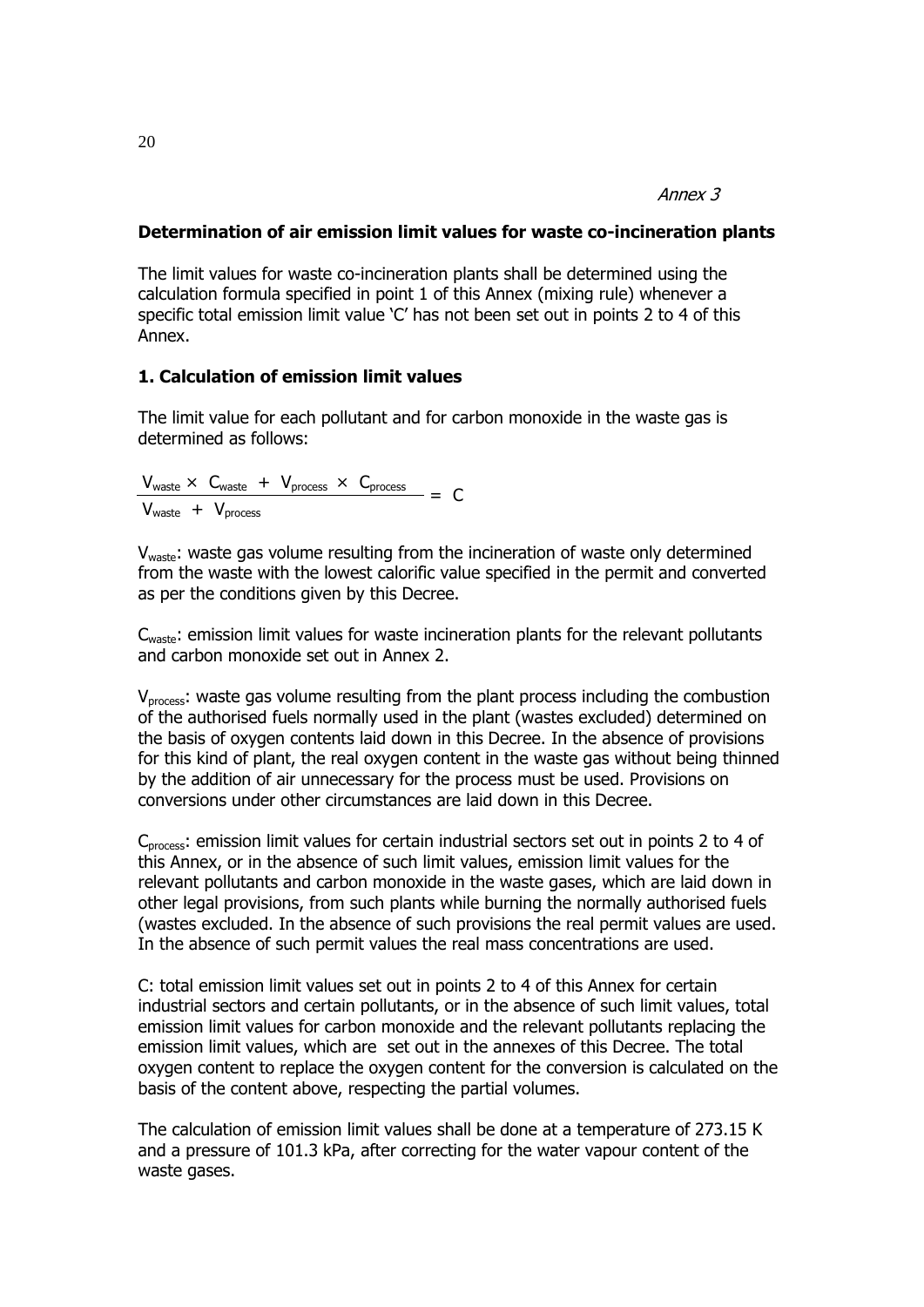# **2. Special provisions for cement kilns**

The emission limit values set out in 2.1 and 2.2 below apply as daily average values for total dust, hydrochloric acid (HCl), hydrogen fluoride (HF), nitrogen oxides (NO<sub>x</sub>), sulphur dioxide  $(SO<sub>2</sub>)$  and total organic carbon (TOC) (for continuous measurements), as average values over a sampling period of a minimum of 30 minutes and a maximum of eight hours for heavy metals, and as average values over a sampling period of a minimum of six hours and a maximum of eight hours for dioxins and furans. Half-hourly average values shall only be needed in view of calculating the daily average values.

In order to verify compliance with the emission limit values, the measurement results shall be converted to an oxygen content of 10 per cent.

|                                             | C, mg/m <sup>3</sup> (n) |
|---------------------------------------------|--------------------------|
| Pollutant                                   | except for dioxins       |
|                                             | and furans               |
| Total dust                                  | 30                       |
| HCI                                         | 10                       |
| <b>HF</b>                                   |                          |
| NO <sub>x</sub>                             | 500                      |
| $Cd + TI$                                   | 0.05                     |
| Hg                                          | 0.05                     |
| $Sb + As + Pb + Cr + Co + Cu + Mn + Ni + V$ | 0.5                      |
| Dioxins and furans                          | $0.1 \text{ ng/m}^3(n)$  |

2.1 Total emission limit values (C)

Until 1 January 2016, exemptions from the limit value for  $NO<sub>x</sub>$  for Lepol kilns and long rotary kilns may be authorised in the environmental permit provided that the permit sets a total emission limit value for NO<sub>x</sub> that does not exceed 800 mg/m<sup>3</sup>(n).

2.2 Total emission limit values (C) for sulphur dioxide  $(SO<sub>2</sub>)$  and total organic carbon (TOC)

| Pollutant       | $mg/m^3(n)$<br>C, |
|-----------------|-------------------|
| SO <sub>2</sub> | 50                |
| <b>TOC</b>      |                   |

Other limit values may be provided in the environmental permit where the TOC and  $SO<sub>2</sub>$  originate from operations other than waste incineration.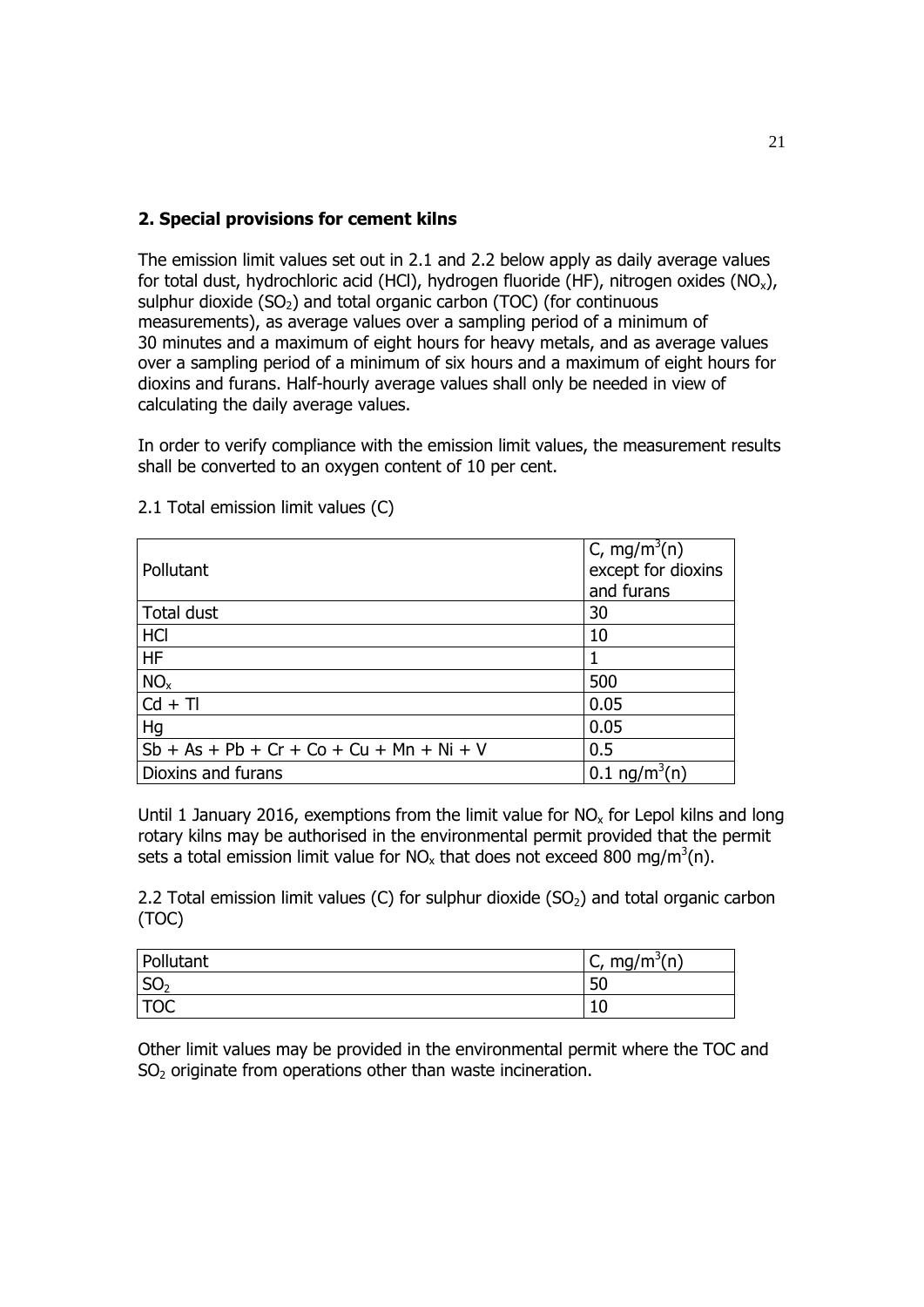2.3 Total emission limit values (C) for carbon monoxide (CO)

Emission limit values for CO can be provided in the environmental permit.

## **3. Special provisions for combustion plants**

In order to determine the limit values referred to under this point, combustion plants are divided into two categories as follows:

a) a combustion plant in operation for which an environmental permit has been granted before 20 February 2013, or a plant for which the application for an environmental permit has been publicly announced before 20 February 2013 and which has been taken into operation at the latest by 20 February 2013, from here on a-type combustion plant;

b) a combustion plant other than the ones referred to above, from here on  $b$ -type combustion plant.

Provisions on the determination of the thermal input of a waste co-incineration plant are laid down in section 109 of the Environmental Protection Act. Half-hourly average values shall only be needed for calculating the daily average values. (101/2015)

3.1 C<sub>process</sub> limit values for a-type combustion plants, expressed as daily average values, by 31 December 2015

 $C_{process}$  for solid fuels, biomass excluded, expressed in mg/m<sup>3</sup>(n) (oxygen content 6%):

| Pollutant         | Thermal input (P), MWth |                    |                                               |         |
|-------------------|-------------------------|--------------------|-----------------------------------------------|---------|
|                   | P < 50                  | $50 \le P \le 100$ | $100 < P \leq 300$                            | P > 300 |
| SO <sub>2</sub>   |                         |                    |                                               |         |
| Total solid fuels |                         | 850                | 200                                           | 200     |
| Peat              |                         | 400                | $400 - 200$                                   | 200     |
|                   |                         |                    | (linear decrease)<br>from 100<br>to 300 MWth) |         |
| NO <sub>x</sub>   |                         | 400                | 200                                           | 150     |
| <b>Dust</b>       | 50                      | 50                 | 30                                            | 30      |

C<sub>process</sub> for biomass, expressed in mg/m<sup>3</sup>(n) (oxygen content 6%):

| Pollutant        | Thermal input (P), MWth |     |                                              |                 |
|------------------|-------------------------|-----|----------------------------------------------|-----------------|
|                  | P < 50                  |     | $ 50 \leq P \leq 100$ $ 100 \leq P \leq 300$ | P > 300         |
| $\mathsf{ISO}_2$ |                         | 200 | 200                                          | 200             |
| NO <sub>x</sub>  |                         | 350 | 300                                          | 150             |
| <b>Dust</b>      | 50                      | 50  | 30                                           | $\overline{30}$ |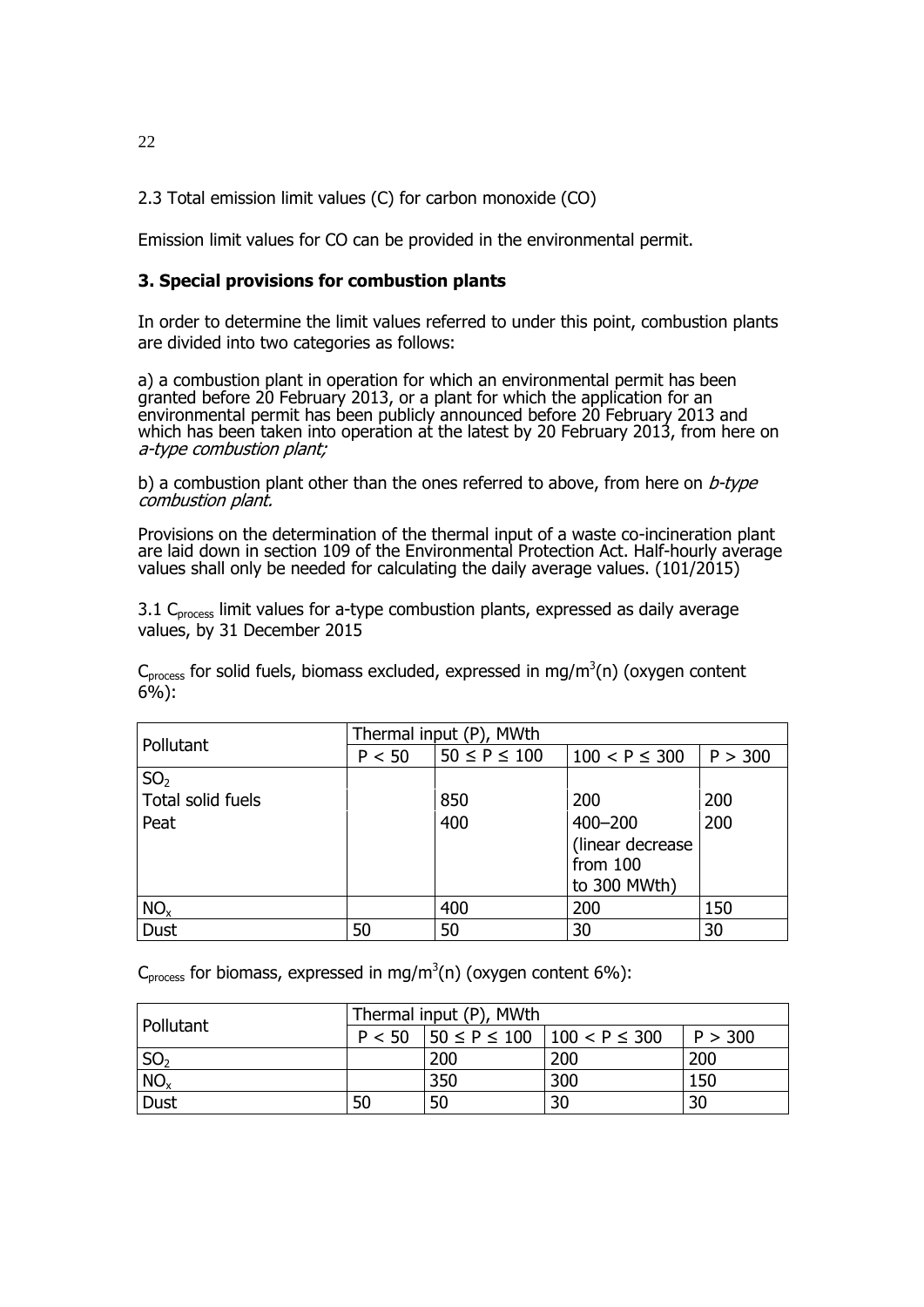| Pollutant       | Thermal input (P), MWth |                    |                    |         |  |
|-----------------|-------------------------|--------------------|--------------------|---------|--|
|                 | P < 50                  | $50 \le P \le 100$ | $100 < P \leq 300$ | P > 300 |  |
| SO <sub>2</sub> |                         | 850                | $400 - 200$        | 200     |  |
|                 |                         |                    | (linear decrease)  |         |  |
|                 |                         |                    | from 100           |         |  |
|                 |                         |                    | to 300 MWth)       |         |  |
| NO <sub>x</sub> |                         | 400                | 200                | 175     |  |
| <b>Dust</b>     | 50                      | 50                 | 30                 | 30      |  |

C<sub>process</sub> for liquid fuel, expressed in mg/m<sup>3</sup>(n) (oxygen content 3%):

3.2 C<sub>process</sub> limit values, expressed as daily average values, for a-type combustion plants from 1 January 2016 and for b-type combustion plants from 20 February 2013

3.2.1 C<sub>process</sub> for a-type combustion plants, excluding gas turbines and gas engines

 $C_{process}$  for solid fuels, biomass excluded, expressed in mg/m<sup>3</sup>(n) (oxygen content 6%):

| Pollutant       | Thermal input (P), MWth |                    |                    |         |
|-----------------|-------------------------|--------------------|--------------------|---------|
|                 | P < 50                  | $50 \le P \le 100$ | $100 < P \leq 300$ | P > 300 |
| SO <sub>2</sub> |                         | 400                | 200                | 200     |
|                 |                         | peat: 300          | peat: 200          |         |
| NO <sub>x</sub> |                         | 300                | 200                | 150     |
|                 | 50                      | 30                 | 25                 | 20      |
| Dust            |                         |                    | peat: 20           |         |

C<sub>process</sub> for biomass, expressed in mg/m<sup>3</sup>(n) (oxygen content 6%):

| Pollutant       | Thermal input (P), MWth |                    |                              |     |
|-----------------|-------------------------|--------------------|------------------------------|-----|
|                 | P < 50                  | $50 \le P \le 100$ | $100 < P \leq 300$   P > 300 |     |
| SO <sub>2</sub> |                         | 200                | 200                          | 200 |
| NO <sub>x</sub> |                         | 300                | 250                          | 150 |
| <b>Dust</b>     | 50                      | 30                 | 20                           | 20  |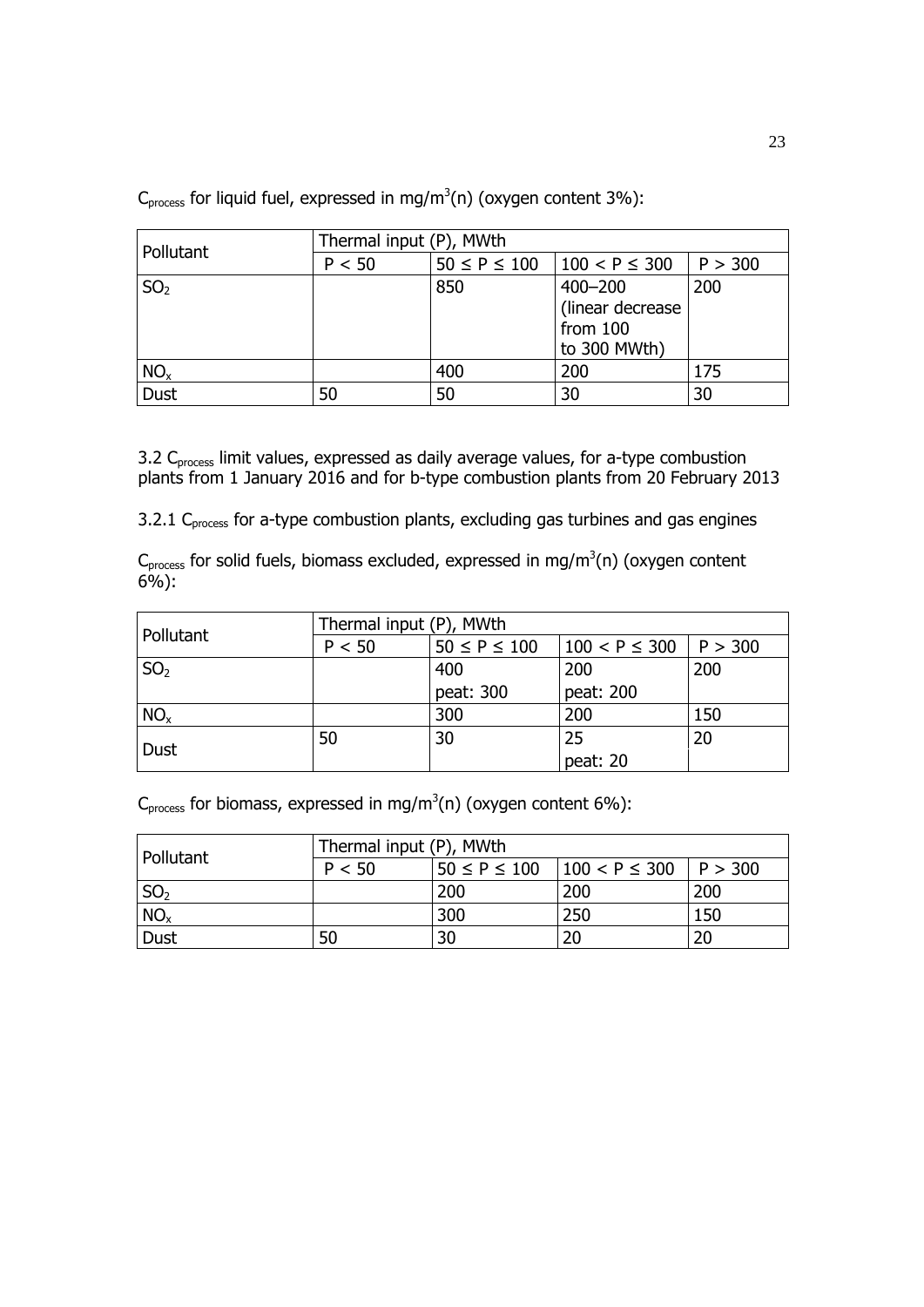| Pollutant       | Thermal input (P), MWth |     |                                                  |     |
|-----------------|-------------------------|-----|--------------------------------------------------|-----|
|                 | P < 50                  |     | $50 \le P \le 100$   100 < P $\le$ 300   P > 300 |     |
| $\text{SO}_2$   |                         | 350 | 250                                              | 200 |
| NO <sub>x</sub> |                         | 400 | 200                                              | 150 |
| Dust            | 50                      | 30  | 25                                               | 20  |

C<sub>process</sub> for liquid fuels, expressed in mg/m<sup>3</sup>(n) (oxygen content 3%):

3.2.2 C<sub>process</sub> for b-type combustion plants, excluding gas turbines and gas engines

 $C_{process}$  for solid fuels, biomass excluded, expressed in mg/m<sup>3</sup>(n) (oxygen content 6%):

|                 | Thermal input (P), MWth |                    |                                                                              |                                                                                                    |
|-----------------|-------------------------|--------------------|------------------------------------------------------------------------------|----------------------------------------------------------------------------------------------------|
| Pollutant       | P < 50                  | $50 \le P \le 100$ | $100 < P \leq 300$                                                           | P > 300                                                                                            |
| SO <sub>2</sub> |                         | 400<br>peat: 300   | 200<br>peat: 300<br>except in the<br>case of fluidised<br>bed<br>combustion: | 150<br>For circulating or<br>pressurised<br>fluidised bed<br>combustion or, in<br>the case of peat |
|                 |                         |                    | 250                                                                          | firing, for all<br>fluidised bed<br>combustion: 200                                                |
| NO <sub>x</sub> |                         | 300<br>peat: 250   | 200                                                                          | 150                                                                                                |
| <b>Dust</b>     | 50                      | 20                 | 20                                                                           | 10<br>peat: 20                                                                                     |

C<sub>process</sub> for biomass, expressed in mg/m<sup>3</sup>(n) (oxygen content 6%):

| Pollutant       | Thermal input (P), MWth |     |                                                  |     |
|-----------------|-------------------------|-----|--------------------------------------------------|-----|
|                 | P < 50                  |     | $50 \le P \le 100$   100 < P $\le$ 300   P > 300 |     |
| SO <sub>2</sub> |                         | 200 | 200                                              | 150 |
| NO <sub>x</sub> |                         | 250 | 200                                              | 150 |
| <b>Dust</b>     | 50                      | 20  | 20                                               | 20  |

C<sub>process</sub> for liquid fuels, expressed in mg/m<sup>3</sup>(n) (oxygen content 3%):

| Pollutant       | Thermal input (P), MWth |     |                                        |         |
|-----------------|-------------------------|-----|----------------------------------------|---------|
|                 | P < 50                  |     | $50 \le P \le 100$   100 < P $\le$ 300 | P > 300 |
| SO <sub>2</sub> |                         | 350 | 200                                    | 150     |
| NO <sub>x</sub> |                         | 300 | 150                                    | 100     |
| <b>Dust</b>     | 50                      | 20  | 20                                     | 10      |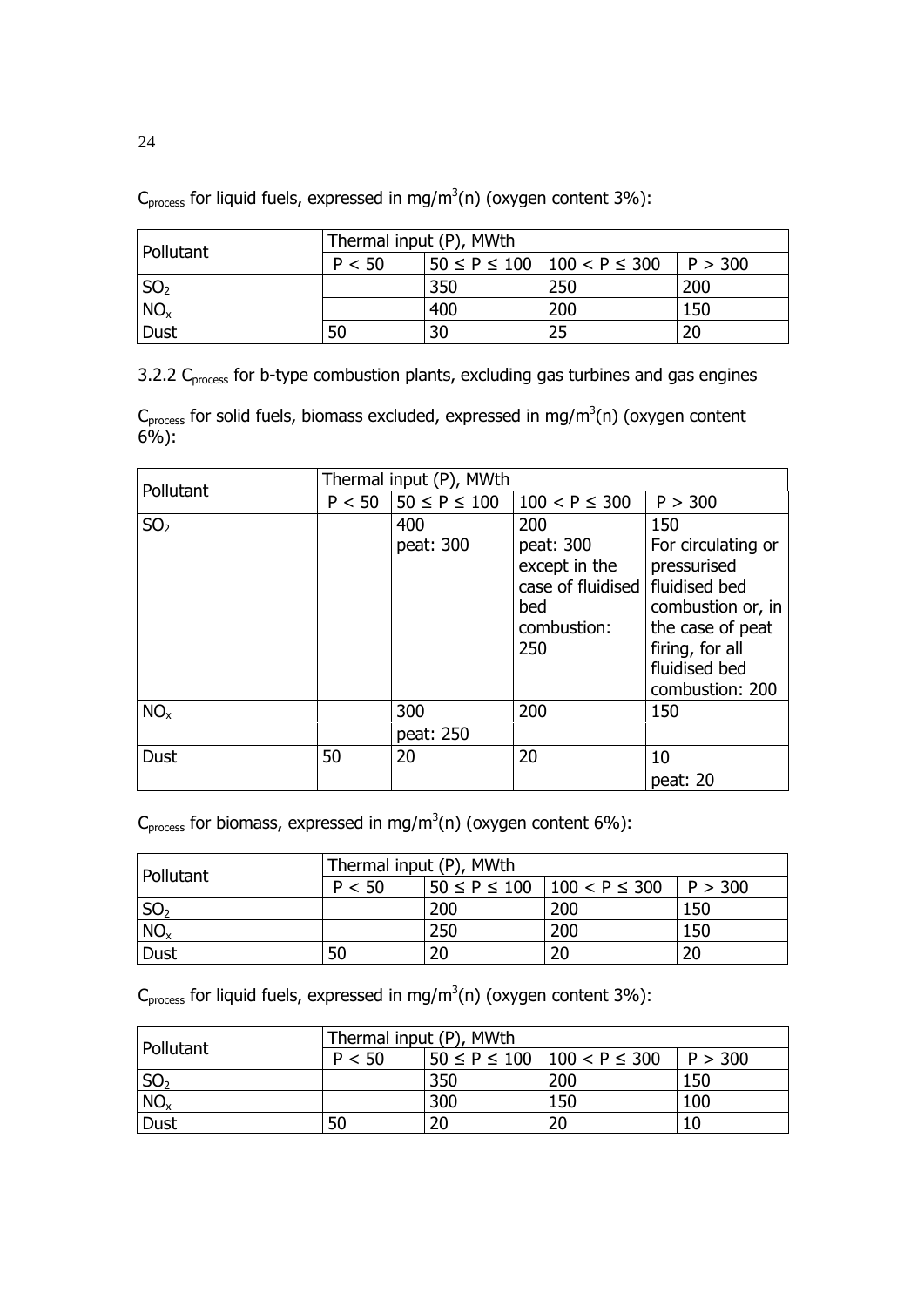3.3 Total emission limit values (C) (oxygen content 6%, for solid and liquid fuels)

All average values measured over the sample period of a minimum of 30 minutes and a maximum of eight hours are as follows:

| Pollutant                                          | C, mg/m <sup>3</sup> (n) |
|----------------------------------------------------|--------------------------|
| $ Cd +T $                                          | 0.05                     |
| Hq                                                 | 0.05                     |
| $ Sb + As + Pb + Cr + Co + Cu + Mn + Ni + V   0.5$ |                          |

All average values measured over the sample period of a minimum of six hours and a maximum of eight hours are as follows:

| Pollutant          | $\bar{m}$ ng/m <sup>3</sup> (n)<br>$\mathsf{C}$ , |
|--------------------|---------------------------------------------------|
| Dioxins and furans | $-10.1$                                           |

## **4. Special provisions for plants in industrial sectors other than those referred to in points 2 and 3**

4.1 Total emission limit values (C)

All average values measured over the sample period of a minimum of six hours and a maximum of eight hours are as follows:

| Pollutant          | nq/m <sup>3</sup> (n)<br>ີ |
|--------------------|----------------------------|
| Dioxins and furans | .∪.⊥                       |

All average values measured over the sample period of a minimum of 30 minutes and a maximum of eight hours are as follows:

| Pollutant         | mg/m <sup>3</sup> (n)<br>$\mathsf{C}$ |
|-------------------|---------------------------------------|
| <b>Cd</b><br>$+T$ | 0.05                                  |
| Hg                | 0.05                                  |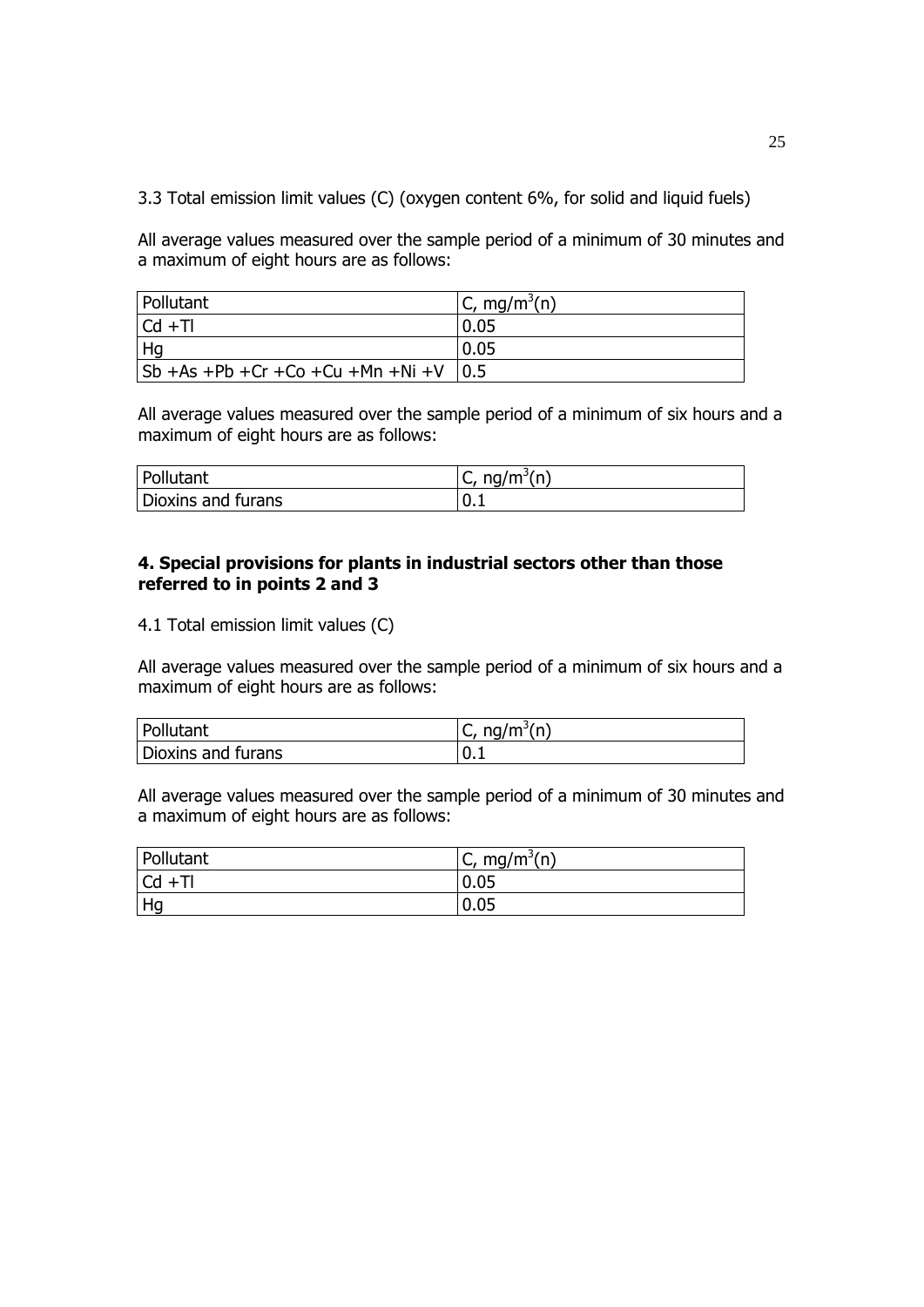# **Emission limit values for discharges of waste water from the cleaning of waste gases**

| Pollutant                                                 | Emission limit values expressed in mass<br>concentrations (mg/l) for unfiltered<br>samples, excluding dioxins and furans |           |  |
|-----------------------------------------------------------|--------------------------------------------------------------------------------------------------------------------------|-----------|--|
| 1. Total solids                                           | (95%)                                                                                                                    | $(100\%)$ |  |
|                                                           | 30                                                                                                                       | 45        |  |
| 2. Mercury and its compounds, expressed as mercury (Hg)   | 0.03                                                                                                                     |           |  |
| 3. Cadmium and its compounds, expressed as cadmium (Cd)   | 0.05                                                                                                                     |           |  |
| 4. Thallium and its compounds, expressed as thallium (TI) | 0.05                                                                                                                     |           |  |
| 5. Arsenic and its compounds, expressed as arsenic (As)   | 0.15                                                                                                                     |           |  |
| 6. Lead and its compounds, expressed as lead (Pb)         | 0.2                                                                                                                      |           |  |
| 7. Chromium and its compounds, expressed as chromium (Cr) | 0.5                                                                                                                      |           |  |
| 8. Copper and its compounds, expressed as copper (Cu)     | 0.5                                                                                                                      |           |  |
| 9. Nickel and its compounds, expressed as nickel (Ni)     | 0.5                                                                                                                      |           |  |
| 10. Zinc and its compounds, expressed as zinc (Zn)        | 1.5                                                                                                                      |           |  |
| 11. Dioxins and furans                                    | $0.3$ ng/l                                                                                                               |           |  |

Solids refer to solids within the meaning of the Government Decree on Urban Waste Water Treatment (888/2006).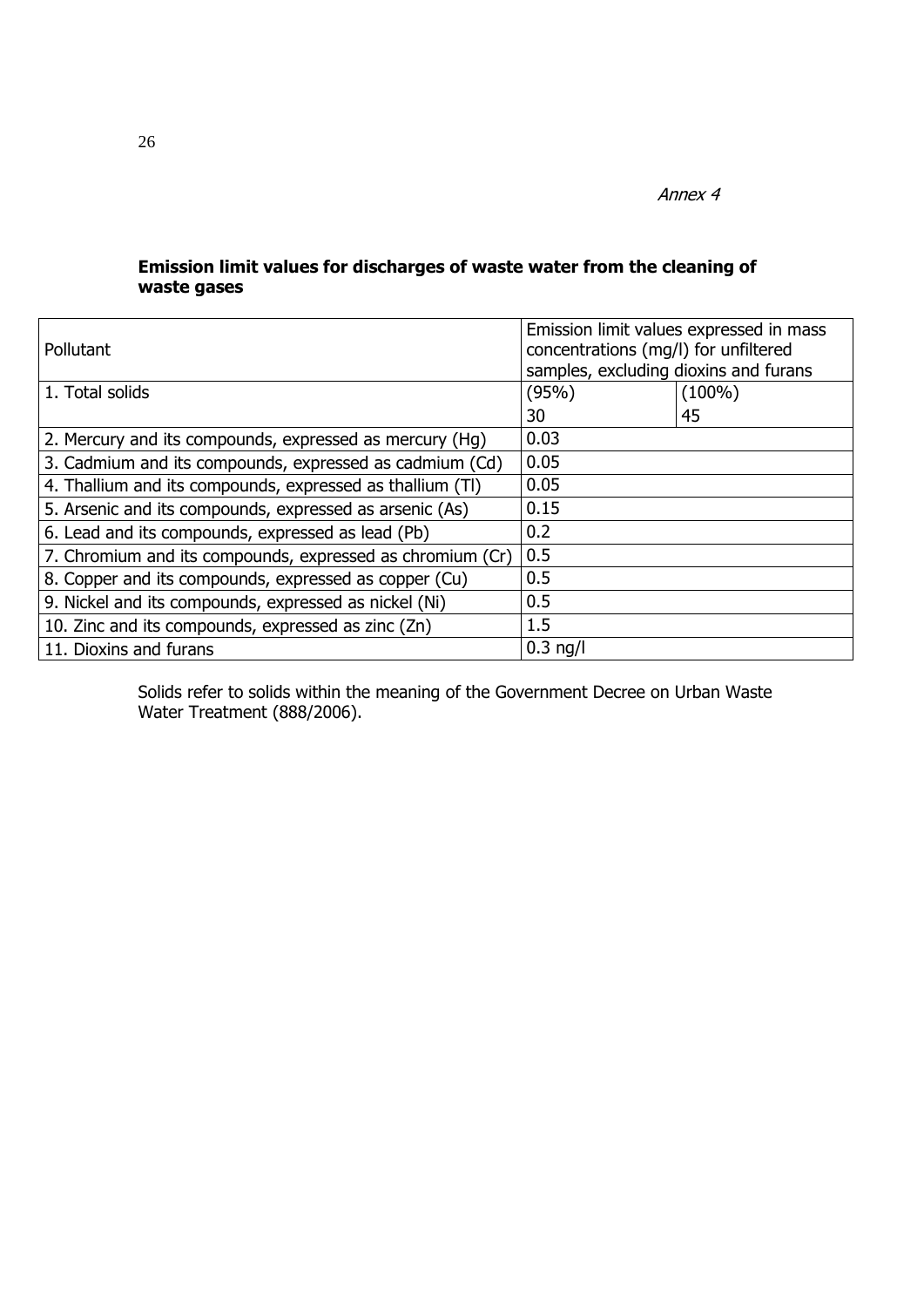## **Measurement methods**

Measurements taken for the determination of concentrations of pollutants in emissions to air and water shall be done representatively.

Sampling and analysis of all pollutants, including dioxins and furans, as well as the quality assurance of automated measurement systems and the reference measurement methods used to calibrate them, shall be carried out in accordance with CEN standards. If CEN standards are not available, ISO standards, national standards or international standards which ensure the provision of data of an equivalent scientific quality shall be used.

For daily average emission values, the values of the 95% confidence intervals of a single measured result shall not exceed the following percentages:

| Carbon monoxide (CO)     | 10% |
|--------------------------|-----|
| Sulphur dioxide $(SO2)$  | 20% |
| Nitrogen dioxide $(NO2)$ | 20% |
| Total dust               | 30% |
| Total organic carbon     | 30% |
| Hydrochloric acid (HCl)  | 40% |
| Hydrogen fluoride (HF)   | 40% |